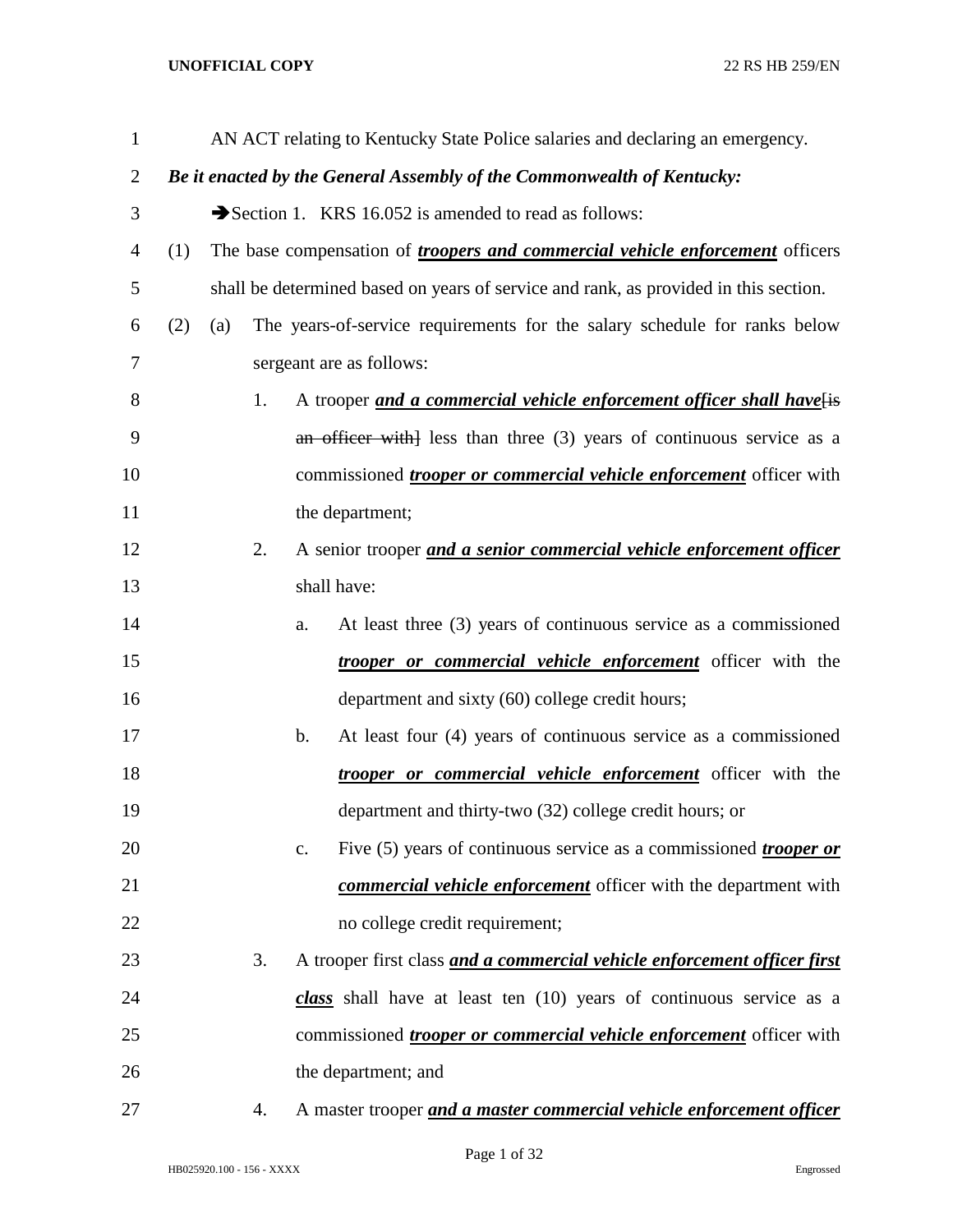- shall have at least fifteen (15) years of continuous service as a commissioned *trooper or commercial vehicle enforcement* officer with the department. (b) In addition to meeting the years of service requirements established by
- paragraph (a) of this subsection, *troopers and commercial vehicle enforcement* officers listed in the salary schedule for *troopers and commercial vehicle enforcement* officers below the rank of sergeant shall also meet the requirements for promotion in rank established by the commissioner pursuant to KRS 16.050.
- (c) Requirements for promotion to sergeant, lieutenant, and captain are as established by KRS 16.055.
- (3) Any overtime and any salary supplement received from the Law Enforcement Foundation Program pursuant to KRS 15.410 to 15.510 or any comparable supplements received from another funding source shall be in addition to the amounts reflected in the base salary schedules established by subsection (4) of this section.
- (4) (a) The salary schedules established in this subsection are based on a combination of *trooper and commercial vehicle enforcement* officer classification and years of service.
- (b) When "NA" appears in the schedule, it is not possible for *a*[an] *trooper or commercial vehicle enforcement* officer to be in that classification and years- of-service combination based upon statutory or regulatory conditions established for promotion or advancement.
- (c) Salary increases based on years of service shall be effective on the first day of the month during which the anniversary of the *trooper's or commercial vehicle enforcement* officer's appointment as a commissioned Kentucky State Police officer falls.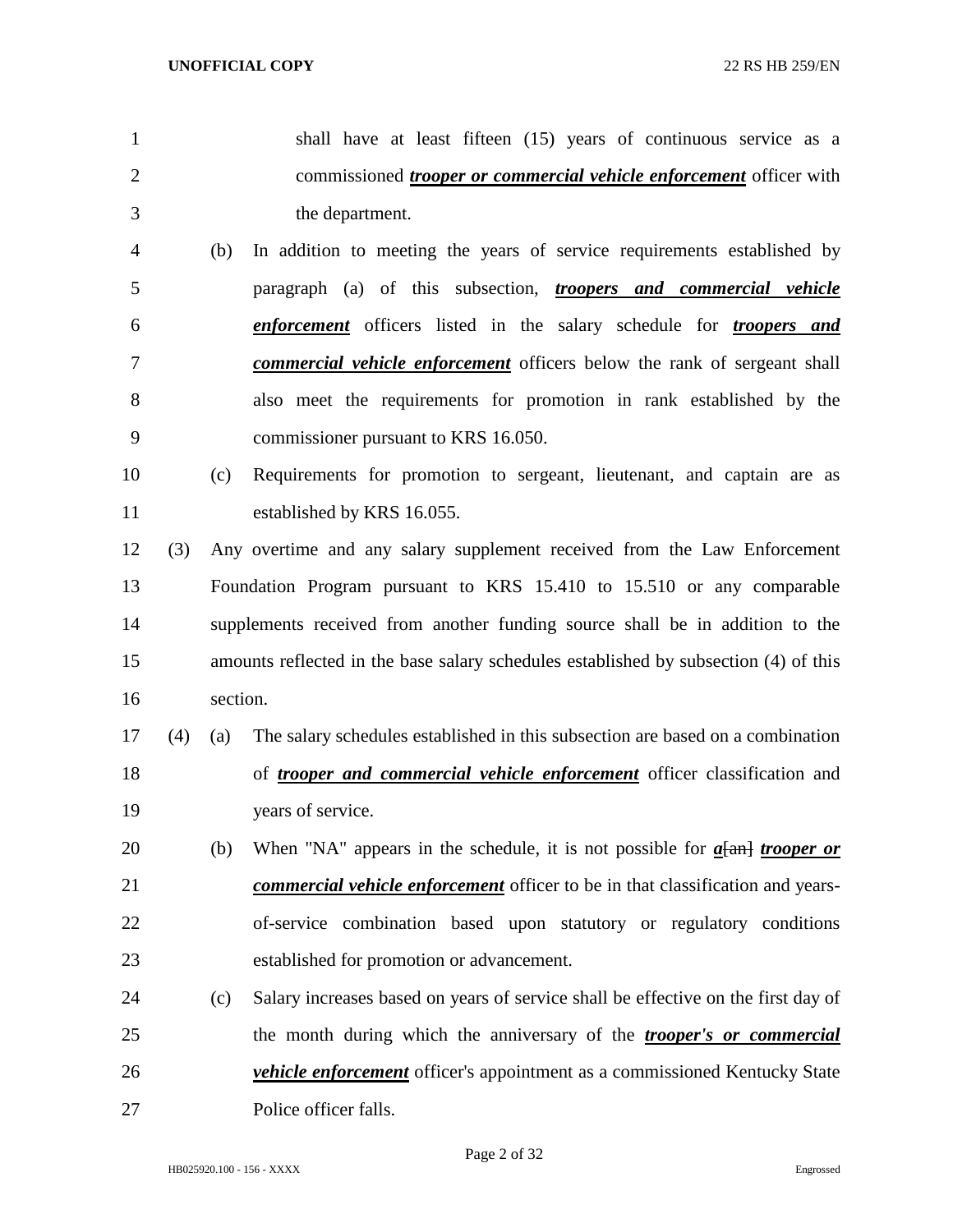| $\mathbf{1}$   | (d)                         |                          |                    |                                           |                                                                | Salary increases based on promotion to a higher rank shall be effective on the        |
|----------------|-----------------------------|--------------------------|--------------------|-------------------------------------------|----------------------------------------------------------------|---------------------------------------------------------------------------------------|
| $\overline{2}$ |                             |                          |                    |                                           |                                                                | first day the <i>trooper and commercial vehicle enforcement</i> officer is            |
| 3              |                             | promoted.                |                    |                                           |                                                                |                                                                                       |
| 4              | (e)                         |                          |                    |                                           |                                                                | If $a$ [an] <i>trooper or commercial vehicle enforcement</i> officer is reverted to a |
| 5              |                             |                          |                    |                                           |                                                                | previous rank, the <i>trooper's or commercial vehicle enforcement</i> officer's       |
| 6              |                             |                          |                    |                                           |                                                                | salary shall be adjusted to the salary reflected in the base salary schedule for      |
| 7              |                             |                          |                    |                                           |                                                                | the <i>trooper's or commercial vehicle enforcement</i> officer's applicable number    |
| 8              |                             |                          |                    |                                           |                                                                | of years of service and rank. The adjustment shall take effect the first pay          |
| 9              |                             |                          |                    |                                           | period following the pay period in which the reversion occurs. |                                                                                       |
| 10             | (f)                         |                          |                    |                                           |                                                                | The base salary for a cadet trooper or commercial vehicle enforcement                 |
| 11             |                             | <i>officer</i>           | cadet<br>shall     | be                                        | <i>forty-five</i> [thirty-five] thousand                       | dollars                                                                               |
| 12             |                             | $(\$45,000$ [\$35,000]). |                    |                                           |                                                                |                                                                                       |
| 13             | $\left( \mathbf{g} \right)$ |                          |                    |                                           |                                                                | The salary for a legislative security specialist, as established in KRS 16.187        |
| 14             |                             |                          |                    |                                           |                                                                | and 16.188, shall be the equivalent of the base salary for a trooper or               |
| 15             |                             |                          |                    |                                           |                                                                | commercial vehicle enforcement officer with the same number of years of               |
| 16             |                             | service.                 |                    |                                           |                                                                |                                                                                       |
| 17             |                             |                          |                    |                                           | BASE SALARY SCHEDULE FOR RANKS BELOW SERGEANT                  |                                                                                       |
| 18             | <b>Years of Service</b>     |                          |                    | <b>Trooper Salary Steps Based on Rank</b> |                                                                |                                                                                       |
| 19             |                             |                          | Trooper            | Senior                                    | <b>First Class</b>                                             | Master                                                                                |
| 20             | <b>Base Pay</b>             |                          | <u>\$55,888.80</u> | $N\!/\!A$                                 | N/A                                                            | $N\!/\!A$                                                                             |
| 21             | 3 years                     |                          | \$59,583.12        | \$61,422.00                               | N/A                                                            | $N\!/\!A$                                                                             |
| 22             | 5 years                     |                          | $N\!/\!A$          | \$62,719.20                               | N/A                                                            | $N\!/\!A$                                                                             |
| 23             | 7 years                     |                          | N/A                | \$64,053.12                               | N/A                                                            | $N\!/\!A$                                                                             |
| 24             | 9 years                     |                          | N/A                | \$65,428.08                               | N/A                                                            | $N\!/\!A$                                                                             |
| 25             | 10 years                    |                          | N/A                | $N\!/\!A$                                 | <u>\$65,723.76</u>                                             | $N\!/\!A$                                                                             |
| 26             | <u>13 years</u>             |                          | N/A                | N/A                                       | <u>\$68,368.08</u>                                             | $N\!/\!A$                                                                             |
| 27             | 15 years                    |                          | N/A                | N/A                                       | N/A                                                            | \$74,742.00                                                                           |

Page 3 of 32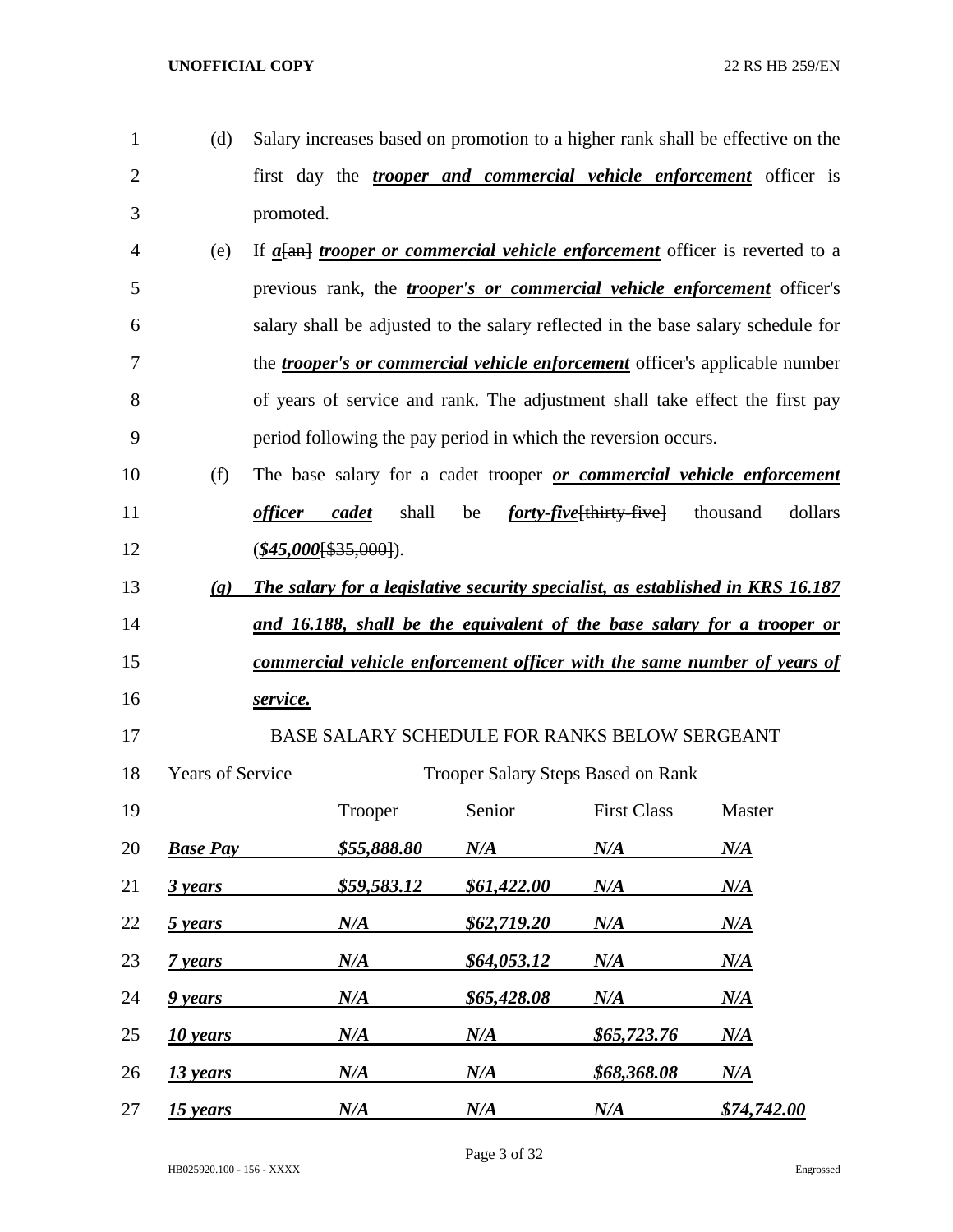| $\mathbf{1}$   | 17 years                                           | N/A                                            | N/A       | N/A       | \$77,837.04 |  |
|----------------|----------------------------------------------------|------------------------------------------------|-----------|-----------|-------------|--|
| $\overline{2}$ | 19 years                                           | N/A                                            | $N\!/\!A$ | N/A       | \$81,116.88 |  |
| 3              | 21 years                                           | N/A                                            | N/A       | N/A       | \$84,499.20 |  |
| $\overline{4}$ | $23$ years                                         | N/A                                            | N/A       | N/A       | \$88,081.20 |  |
| 5              | $25$ years                                         | N/A                                            | N/A       | N/A       | \$88,834.56 |  |
| 6              | $27$ years                                         | N/A                                            | N/A       | N/A       | \$89,594.16 |  |
| 7              | 29 years                                           | N/A                                            | N/A       | N/A       | \$90,361.68 |  |
| 8              | Pay<br><b>Base</b>                                 | \$37,887                                       | \$43,014  | NA        | NA          |  |
| 9              | 3 years                                            | \$41,310                                       | NA        | NA        | NA          |  |
| 10             | 5-years                                            | \$43,014                                       | \$44,216  | NA        | NA          |  |
| 11             | 7 years                                            | NA                                             | \$45,452  | NA        | NA          |  |
| 12             | 9 years                                            | NA                                             | \$46,726  | <b>NA</b> | NA          |  |
| 13             | 10 years                                           | NA                                             | NA        | \$47,000  | NA          |  |
| 14             | 13 years                                           | NA                                             | NA        | \$49,450  | NA          |  |
| 15             | 15 years                                           | NA                                             | NA        | <b>NA</b> | \$55,356    |  |
| 16             | 17 years                                           | NA                                             | NA        | NA        | \$58,224    |  |
| 17             | 19 years                                           | NA                                             | NA        | NA        | \$61,263    |  |
| 18             | 21 years                                           | NA                                             | NA        | NA        | \$64,397    |  |
| 19             | 23 years                                           | NA                                             | NA        | NA        | \$67,716    |  |
|                | 20 25 years NA NA NA NA \$68,414                   |                                                |           |           |             |  |
|                | 21 27 years NA NA NA NA \$69,118                   |                                                |           |           |             |  |
|                | 22 29 years – NA NA NA NA \$69,829                 |                                                |           |           |             |  |
| 23             |                                                    | <b>BASE SALARY SCHEDULE SERGEANT AND ABOVE</b> |           |           |             |  |
| 24             | <b>Years of Service</b> Salary Steps Based on Rank |                                                |           |           |             |  |
| 25             | Sergeant Lieutenant Captain                        |                                                |           |           |             |  |
|                | 26 6 years \$45,271 NA NA                          |                                                |           |           |             |  |
| 27             | 7 years \$47,271 \$53,500 NA                       |                                                |           |           |             |  |

Page 4 of 32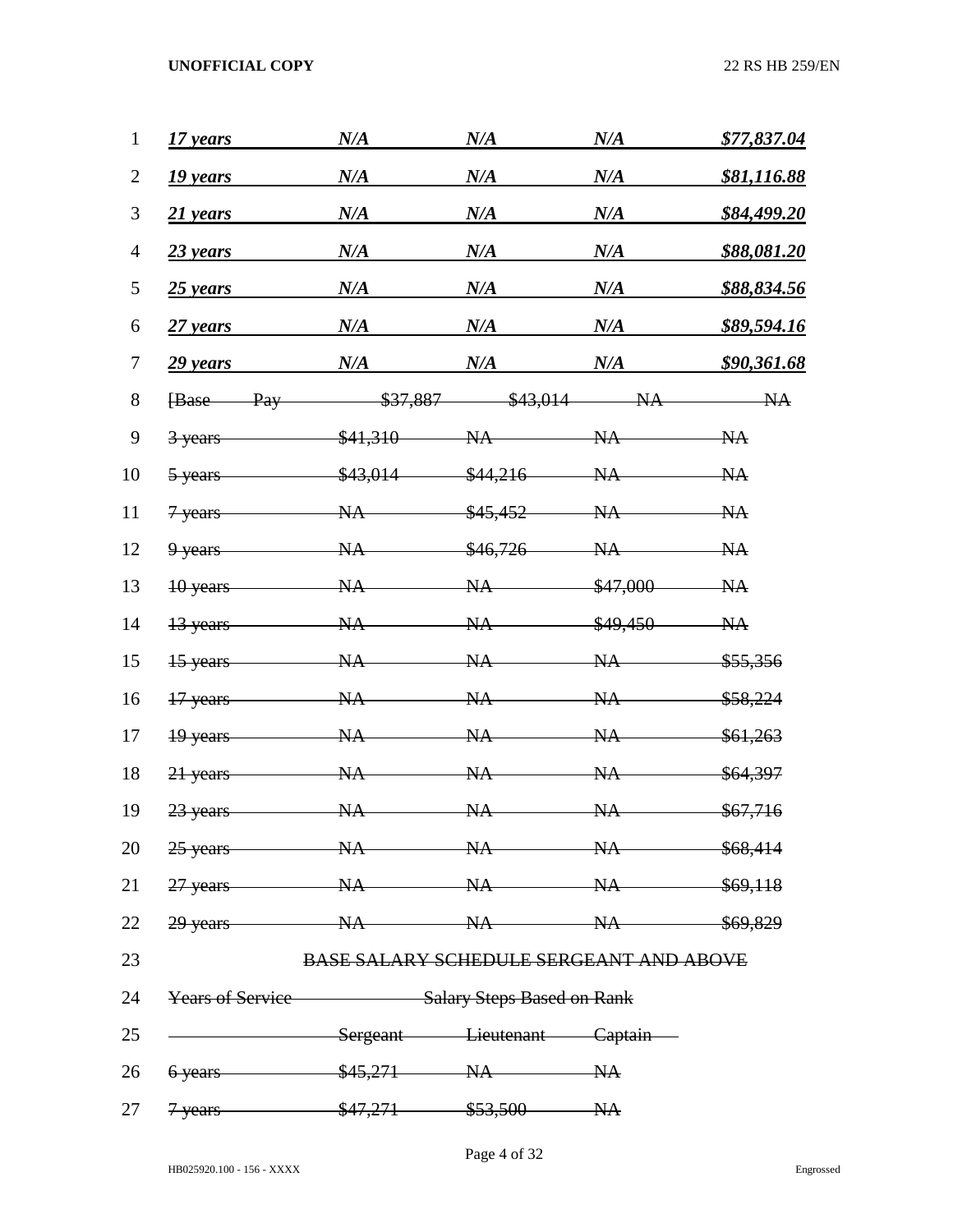| $\mathbf{1}$   |          | 8 years<br>$$47,805$ NA                                                     | \$59,100                                                                              |
|----------------|----------|-----------------------------------------------------------------------------|---------------------------------------------------------------------------------------|
| $\overline{2}$ |          |                                                                             |                                                                                       |
| 3              |          | 11 years \$50,911 \$56,000 \$61,199                                         |                                                                                       |
| 4              |          | 13 years \$53,108 \$58,000 \$63,798                                         |                                                                                       |
| 5              |          | 15 years \$56,966 \$61,000 \$67,188                                         |                                                                                       |
| 6              |          | 17 years \$61,093 \$65,000 \$70,747                                         |                                                                                       |
| 7              |          | 19 years \$65,510 \$70,436 \$74,845                                         |                                                                                       |
| 8              |          | 21 years \$70,235 \$74,158 \$78,409                                         |                                                                                       |
| 9              |          | 23 years \$75,292 \$78,066 \$82,529                                         |                                                                                       |
| 10             |          | 25 years \$80,702 \$82,169 \$86,755                                         |                                                                                       |
| 11             |          | 27 years \$85,491 \$86,478 \$90,306                                         |                                                                                       |
| 12             |          | 29 years \$90,686 \$91,002 \$93,998]                                        |                                                                                       |
| 13             | (5)      | The base salary for ranks defined in KRS 16.055 and 16.191 shall be set at: |                                                                                       |
| 14             | (a)      |                                                                             | Ten percent (10%) above the base salary for the trooper's or commercial               |
| 15             |          |                                                                             | <u>vehicle enforcement officer's applicable number of years of service for the</u>    |
| 16             |          | rank of sergeant;                                                           |                                                                                       |
| 17             | (b)      |                                                                             | <b>Twenty percent (20%) above the base salary for the trooper's or commercial</b>     |
| 18             |          |                                                                             | <u>vehicle enforcement officer's applicable number of years of service for the</u>    |
| 19             |          | rank of lieutenant; and                                                     |                                                                                       |
| 20             | (c)      |                                                                             | <b>Thirty percent (30%) above the base salary for the trooper's or commercial</b>     |
| 21             |          |                                                                             | vehicle enforcement officer's applicable number of years of service for the           |
| 22             |          | rank of captain.                                                            |                                                                                       |
| 23             | $\omega$ |                                                                             | Beginning on July 1, $2023[2018]$ , the salary schedule established by subsection (4) |
| 24             |          |                                                                             | of this section shall be adjusted annually to incorporate any increase in the         |
| 25             |          |                                                                             | nonseasonally adjusted Consumer Price Index for all urban consumers, U.S. city        |
| 26             |          |                                                                             | average, all items, published by the United States Department of Labor, Bureau of     |
| 27             |          | Labor Statistics.                                                           |                                                                                       |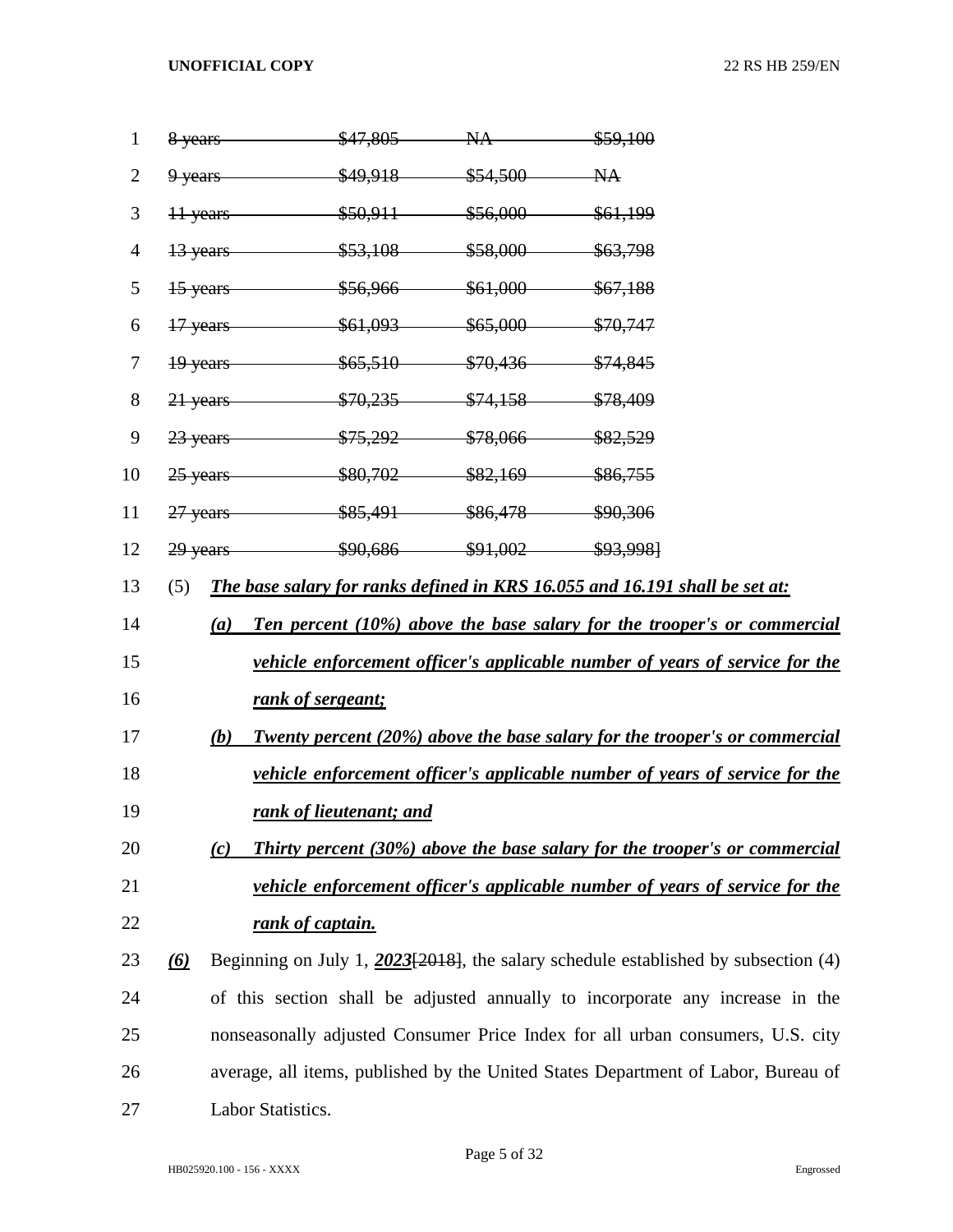- *(7)*[(6)] The salary schedules shall be applied to *troopers and commercial vehicle enforcement* officers employed by the department on *July 1, 2022*[July 15, 2016], as follows:
- (a) Except as provided in paragraph (b) of this subsection:
- 1. Any *trooper or commercial vehicle enforcement* officer whose base salary exceeds the amount established for his or her years of service and rank in subsection (4) of this section shall retain his or her base salary and shall not receive an increase under the salary schedule until the *trooper's or commercial vehicle enforcement* officer's years of service and rank require a higher base salary than the base salary he or she was receiving on *July 1, 2022*[July 15, 2016]; and
- 2. Any *trooper or commercial vehicle enforcement* officer whose base salary is below the amount established for his or her years of service and 14 rank in subsection (4) of this section shall receive the base salary he or she qualifies for under the salary schedule for the pay period beginning *July 1, 2022*[August 1, 2016]; and
- (b) Any *trooper or commercial vehicle enforcement* officer who is receiving compensation under KRS 16.165 shall not receive any years of service or rank increases during any period that he or she is receiving compensation under KRS 16.165.
- *(8)*[(7)] The commissioner may establish additional ranks beyond those provided in the salary schedules established by this section, including the ranks of major, lieutenant colonel, colonel, and executive security detail. If the commissioner establishes any of these ranks, the commissioner shall set forth in a policy the conditions under which *a*[an] *trooper or commercial vehicle enforcement* officer may be promoted to the rank, and the salary that the *trooper or commercial vehicle enforcement* officer will receive while serving in that rank.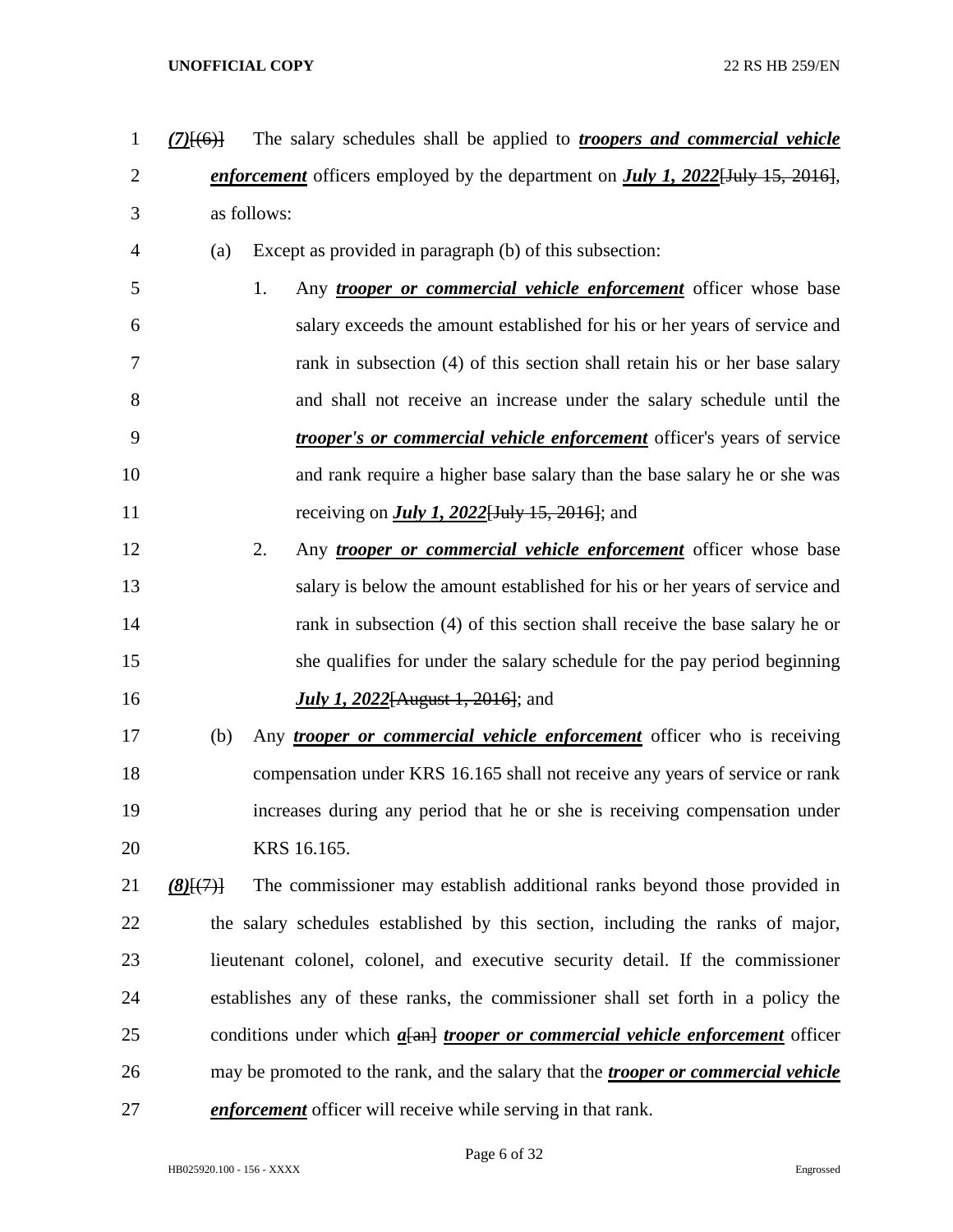| $\mathbf{1}$   |     |     | Section 2. KRS 16.583 is amended to read as follows:                                 |
|----------------|-----|-----|--------------------------------------------------------------------------------------|
| $\overline{2}$ | (1) |     | A member of the State Police Retirement System, a member of the Kentucky             |
| 3              |     |     | Employees Retirement System in a hazardous duty position covered by this section,    |
| 4              |     |     | whose participation begins on or after January 1, 2014, or a member making an        |
| 5              |     |     | election pursuant to KRS 61.5955, shall receive the retirement benefits provided by  |
| 6              |     |     | this section in lieu of the retirement benefits provided under KRS 16.576 and        |
| 7              |     |     | 16.577. The retirement benefit provided by this section shall be known as the hybrid |
| 8              |     |     | cash balance plan and shall operate as another benefit tier within the State Police  |
| 9              |     |     | Retirement System and the Kentucky Employees Retirement System.                      |
| 10             | (2) |     | The hybrid cash balance plan shall provide a retirement benefit based upon the       |
| 11             |     |     | member's accumulated account balance, which shall include:                           |
| 12             |     | (a) | Contributions made by the member as provided by KRS 16.505 to 16.652 and             |
| 13             |     |     | 61.510 to 61.705, except for employee contributions prescribed by KRS                |
| 14             |     |     | 61.702(3)(b);                                                                        |
| 15             |     | (b) | An employer pay credit of seven and one-half percent (7.5%) of the<br>1.             |
| 16             |     |     | creditable compensation earned by the employee for each month the                    |
| 17             |     |     | employee is contributing to the hybrid cash balance plan provided by                 |
| 18             |     |     | this section; and                                                                    |
| 19             |     |     | For members of the State Police Retirement System covered by this<br>2.              |
| 20             |     |     | section, an employer pay credit for the value of accumulated sick leave              |
| 21             |     |     | as determined and limited by Section 3 of this Act; and                              |
| 22             |     | (c) | Interest credits added annually to the member's accumulated account balance          |
| 23             |     |     | as provided by this section.                                                         |
| 24             | (3) | (a) | Member contributions and employer pay credits as provided by subsection              |
| 25             |     |     | $(2)(a)$ and $(b)$ . of this section shall be credited to the member's account       |
| 26             |     |     | monthly as contributions are reported and posted to the system in accordance         |
| 27             |     |     | with KRS 61.675.                                                                     |

Page 7 of 32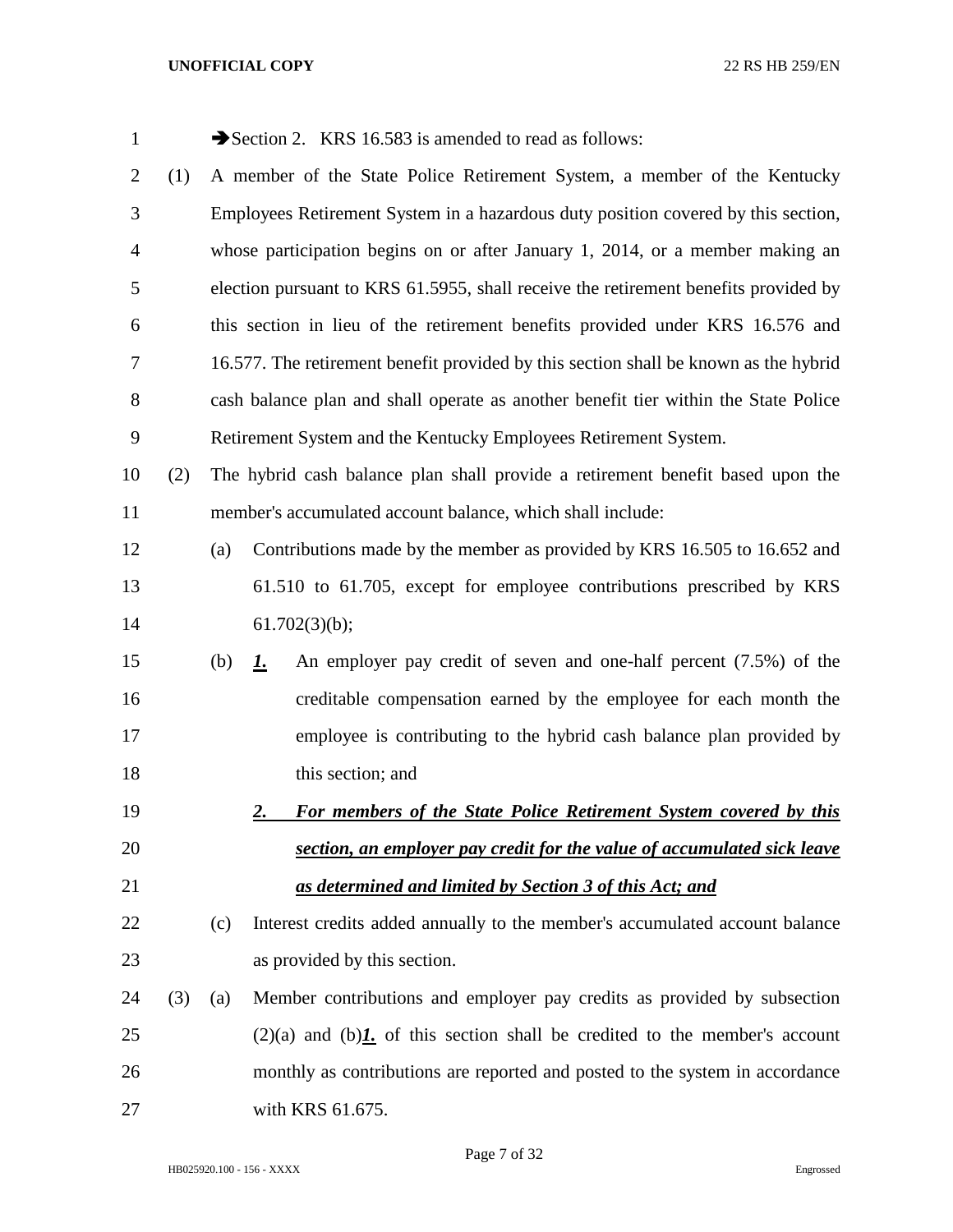| $\mathbf{1}$   |     | (b) | Interest credits, as provided by subsection $(2)(c)$ of this section, shall be     |
|----------------|-----|-----|------------------------------------------------------------------------------------|
| $\overline{2}$ |     |     | credited to the member's account annually on June 30 of each fiscal year, as       |
| 3              |     |     | determined by subsection (4) of this section.                                      |
| $\overline{4}$ |     | (c) | <b>Employer pay credits for accumulated sick leave shall be credited to the</b>    |
| 5              |     |     | member's account as determined by Section 3 of this Act.                           |
| 6              | (4) | (a) | On June 30 of each fiscal year, the system shall determine if the member           |
| 7              |     |     | contributed to the hybrid cash balance plan during the fiscal year.                |
| 8              |     | (b) | If the member contributed to the hybrid cash balance plan during the fiscal        |
| 9              |     |     | year, the interest credit added to the member's account for that fiscal year shall |
| 10             |     |     | be determined by multiplying the member's accumulated account balance on           |
| 11             |     |     | June 30 of the preceding fiscal year by a percentage increase equal to:            |
| 12             |     |     | Four percent $(4\%)$ ; plus<br>1.                                                  |
| 13             |     |     | Seventy-five percent (75%) of the system's geometric average net<br>2.             |
| 14             |     |     | investment return in excess of a four percent (4%) rate of return.                 |
| 15             |     | (c) | If the member did not contribute to the hybrid cash balance plan during the        |
| 16             |     |     | fiscal year, the interest credit added to the member's account for that fiscal     |
| 17             |     |     | year shall be determined by multiplying the member's accumulated account           |
| 18             |     |     | balance on June 30 of the preceding fiscal year by four percent (4%).              |
| 19             |     | (d) | For purposes of this subsection, "system's geometric average net investment        |
| 20             |     |     | return":                                                                           |
| 21             |     |     | Means the annual average geometric investment return, net of<br>1.                 |
| 22             |     |     | administrative and investment fees and expenses, over the last five (5)            |
| 23             |     |     | fiscal years as of the date the interest is credited to the member's               |
| 24             |     |     | account; and                                                                       |
| 25             |     |     | Shall be expressed as a percentage and based upon the system in which<br>2.        |
| 26             |     |     | the member has an account.                                                         |
| $27\,$         |     | (e) | No employer pay credits or interest credits shall be provided to a member who      |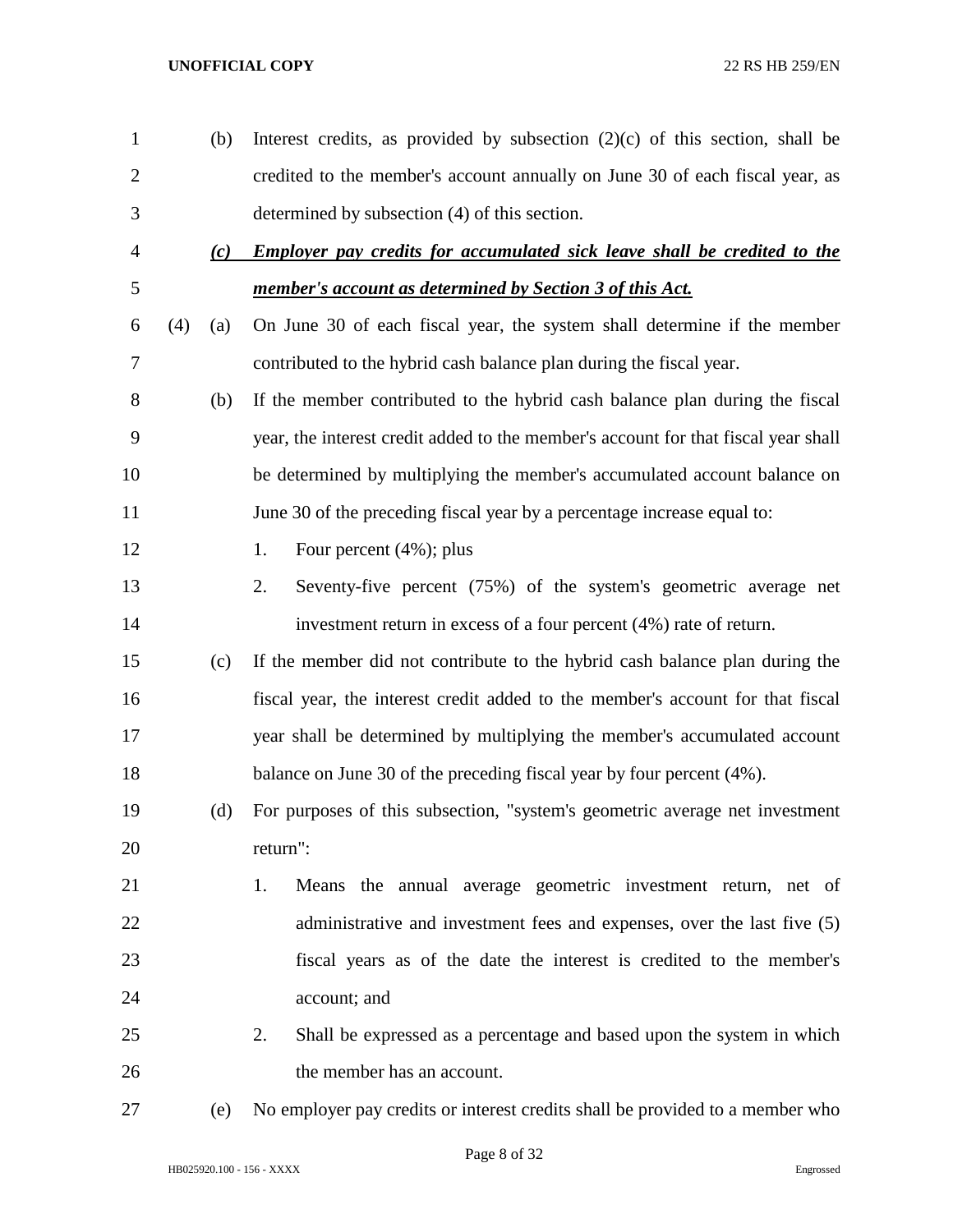- has taken a refund of contributions as provided by KRS 61.625 or who has retired and annuitized his or her accumulated account balance as prescribed by this section.
- (5) (a) Upon termination of employment, a member who has less than five (5) years of service credited under KRS 16.543(1), 61.543(1), and 78.615(1), who elects to take a refund of his or her accumulated account balance as provided by KRS 61.625, shall forfeit the accumulated employer credit, and shall only receive a refund of his or her accumulated contributions.
- (b) Upon termination of employment, a member who has five (5) or more years of service credited under KRS 16.543(1), 61.543(1), and 78.615(1), who elects to take a refund of his or her accumulated account balance as provided by KRS 61.625, shall receive a full refund of his or her accumulated account balance.
- (6) A member participating in the hybrid cash balance plan provided by this section may retire:
- (a) At his or her normal retirement date, provided he or she has earned five (5) or more years of service credited under KRS 16.543(1), 61.543(1), or 78.615(1), or another state-administered retirement system; or
- (b) At any age, provided he or she has earned twenty-five (25) or more years of service credited under KRS 16.543(1), 61.543(1), or 78.615(1), or another state-administered retirement system.
- (7) A member eligible to retire under subsection (6) of this section may elect to:
- (a) Receive a monthly retirement allowance payable for life by having his or her accumulated account balance annuitized by the retirement systems in accordance with the actuarial assumptions and actuarial methods adopted by the board and in effect on the member's retirement date;
- (b) Receive the actuarial equivalent of his or her retirement allowance calculated under paragraph (a) of this subsection payable under one (1) of the options set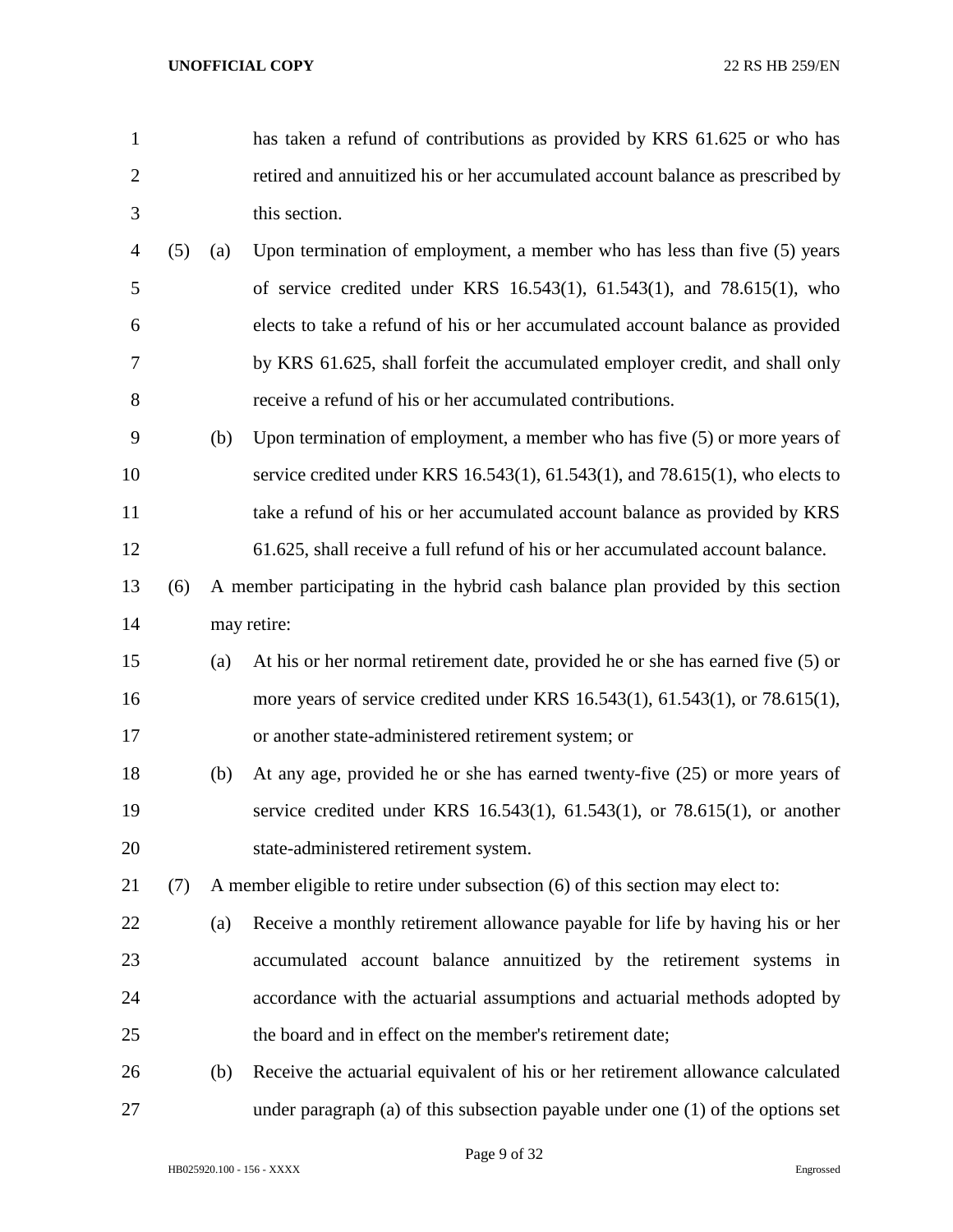| 1              |     | forth in KRS $61.635$ , except for the option provided by KRS $61.635(11)$ ; or          |
|----------------|-----|------------------------------------------------------------------------------------------|
| $\overline{2}$ |     | Take a refund of his or her account balance as provided by KRS 61.625.<br>(c)            |
| 3              | (8) | The provisions of this section shall not apply to members who began participating        |
| $\overline{4}$ |     | in the Kentucky Employees Retirement System, the County Employees Retirement             |
| 5              |     | System, or the State Police Retirement System prior to January 1, 2014, except for       |
| 6              |     | those members who make an election pursuant to KRS 61.5955.                              |
| 7              |     | SECTION 3. A NEW SECTION OF KRS 16.505 TO 16.652 IS CREATED TO                           |
| 8              |     | <b>READ AS FOLLOWS:</b>                                                                  |
| 9              | (I) | Subject to the limitations and requirements provided by this section, the following      |
| 10             |     | shall apply to members of the State Police Retirement System who are eligible for        |
| 11             |     | benefits from the hybrid cash balance plan established by Section 2 of this Act:         |
| 12             |     | Within thirty (30) days following the close of each fiscal year ending on or<br>(a)      |
| 13             |     | after June 30, 2023, members participating in the State Police Retirement                |
| 14             |     | System in the hybrid cash balance plan who have five (5) or more years of                |
| 15             |     | service credited under KRS $16.543(1)$ , $61.543(1)$ , and $78.615(1)$ , shall           |
| 16             |     | receive an employer pay credit under subsection $(2)(b)2$ . of Section 2 of this         |
| 17             |     | Act equal to an amount determined by multiplying the member's hours of                   |
| 18             |     | accumulated sick leave in excess of four hundred eighty (480) hours as of                |
| 19             |     | the most recently completed fiscal year by the member's hourly base pay                  |
| 20             |     | determined under Section 1 of this Act, including any annual adjustments                 |
| 21             |     | provided by subsection (6) of Section 1 of this Act. The member's hourly                 |
| 22             |     | base pay shall not include any payments for overtime or any salary                       |
| 23             |     | supplement received from the Law Enforcement Foundation Program                          |
| 24             |     | established pursuant to KRS 15.410 to 15.510; and                                        |
| 25             |     | <i>Effective July 1, 2023, members with an account in the hybrid cash balance</i><br>(b) |
| 26             |     | plan who retire from the State Police Retirement System shall receive an                 |
| 27             |     | employer pay credit under subsection $(2)(b)$ 2. of Section 2 of this Act equal          |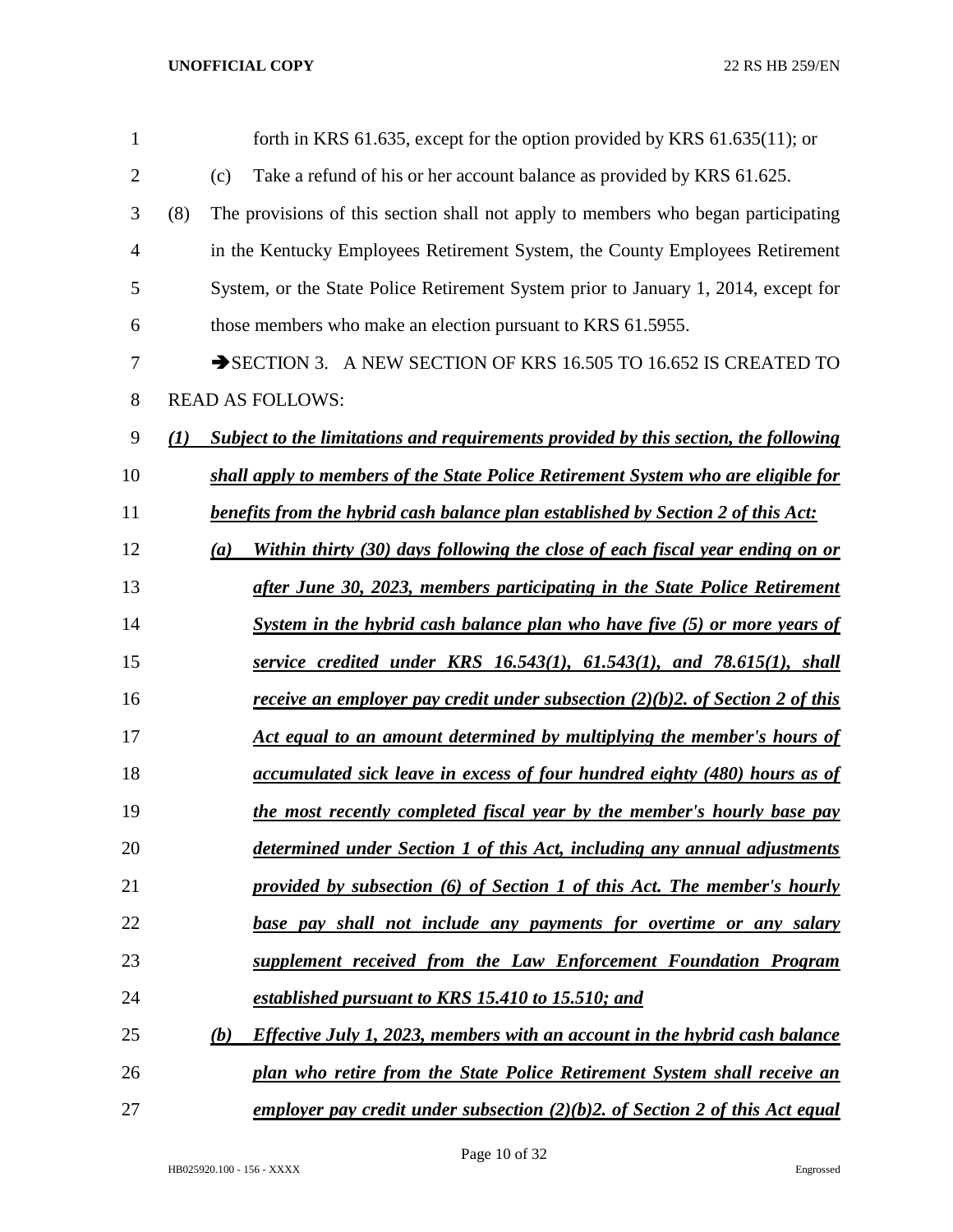| 1  |     | amount determined by multiplying the member's hours of<br>to<br>an                     |  |  |  |  |  |  |  |
|----|-----|----------------------------------------------------------------------------------------|--|--|--|--|--|--|--|
| 2  |     | <u>accumulated sick leave upon termination of employment by the member's</u>           |  |  |  |  |  |  |  |
| 3  |     | hourly base pay determined under Section 1 of this Act, including any                  |  |  |  |  |  |  |  |
| 4  |     | annual adjustments provided by subsection (6) of Section 1 of this Act. The            |  |  |  |  |  |  |  |
| 5  |     | member's hourly base pay shall not include any payments for overtime or                |  |  |  |  |  |  |  |
| 6  |     | any salary supplement received from the Law Enforcement Foundation                     |  |  |  |  |  |  |  |
| 7  |     | <b>Program established pursuant to KRS 15.410 to 15.510.</b>                           |  |  |  |  |  |  |  |
| 8  | (2) | The Department of Kentucky State Police shall report the information required          |  |  |  |  |  |  |  |
| 9  |     | by the Kentucky Public Pensions Authority to carry out the provisions of this          |  |  |  |  |  |  |  |
| 10 |     | section and shall reduce the member's accumulated sick leave by the amount of          |  |  |  |  |  |  |  |
| 11 |     | sick leave converted to an employer pay credit pursuant to this section.               |  |  |  |  |  |  |  |
| 12 | (3) | The provisions of subsection $(2)(b)$ . Of Section 2 of this Act and this section are  |  |  |  |  |  |  |  |
| 13 |     | subject to funding for the benefit in the executive branch budget. In the event        |  |  |  |  |  |  |  |
| 14 |     | funding for this additional employer credit is not provided in the executive           |  |  |  |  |  |  |  |
| 15 |     | branch budget, no employer credits for accumulated sick leave shall be provided        |  |  |  |  |  |  |  |
| 16 |     | during the period the budget is effective.                                             |  |  |  |  |  |  |  |
| 17 |     | Section 4. KRS 7A.255 is amended to read as follows:                                   |  |  |  |  |  |  |  |
| 18 | (1) | Notwithstanding KRS 21.345 to 21.580, 61.661, 61.870 to 61.884, or 161.585 to          |  |  |  |  |  |  |  |
| 19 |     | the contrary, on or before November 15 following the close of each fiscal year, the    |  |  |  |  |  |  |  |
| 20 |     | state-administered retirement systems shall collectively file a report with the Public |  |  |  |  |  |  |  |
| 21 |     | Pension Oversight Board that shall include the following information for each          |  |  |  |  |  |  |  |
| 22 |     | member or recipient of a retirement allowance from any of the state-administered       |  |  |  |  |  |  |  |
| 23 |     | retirement systems:                                                                    |  |  |  |  |  |  |  |
| 24 |     | A unique identification number for each member or recipient that is created<br>(a)     |  |  |  |  |  |  |  |
| 25 |     | solely for purposes of compiling the report provided by this section and which         |  |  |  |  |  |  |  |
| 26 |     | shall not be the member's Social Security number or personal identification            |  |  |  |  |  |  |  |
| 27 |     | number issued by the systems. For individual members or recipients with                |  |  |  |  |  |  |  |

Page 11 of 32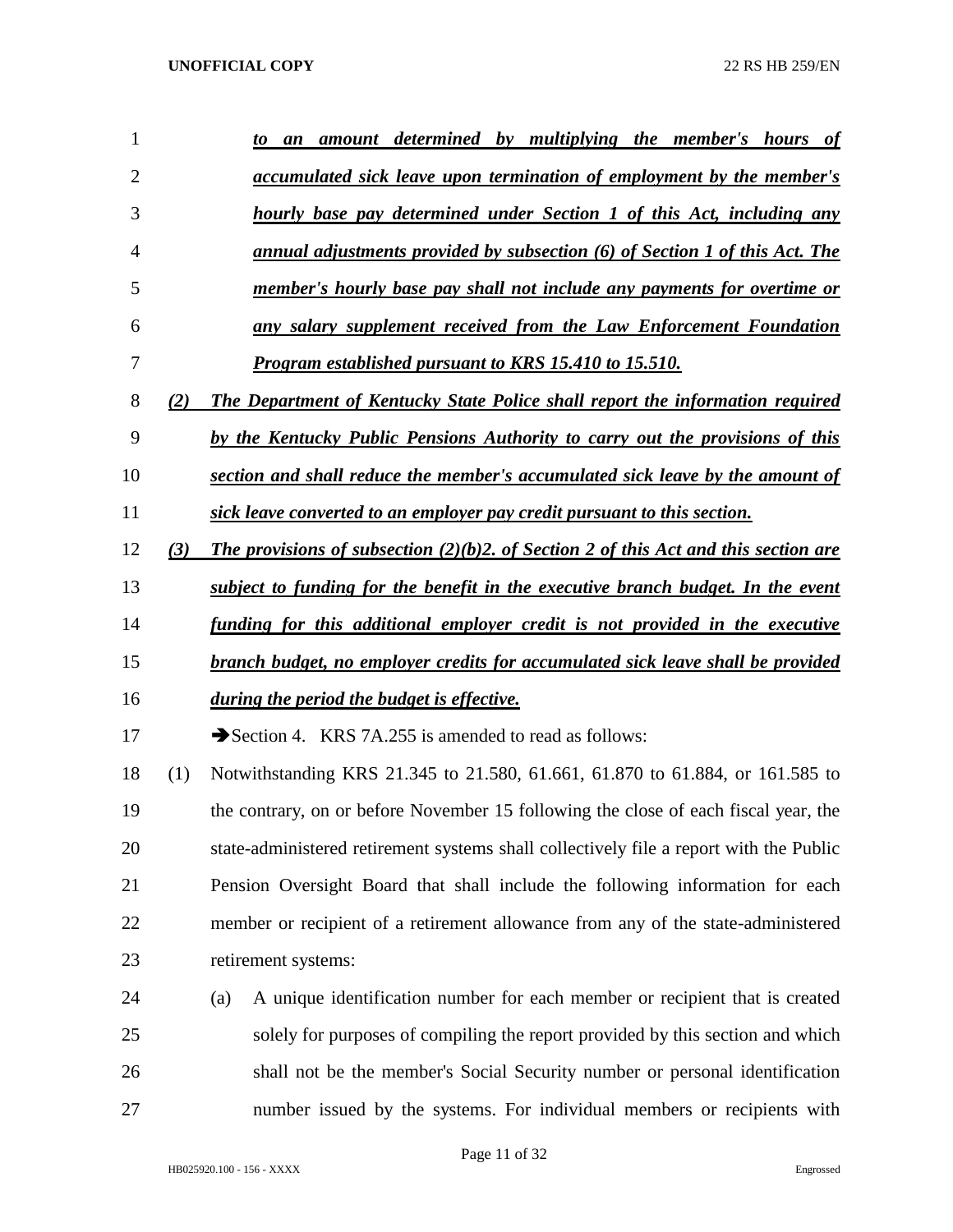- multiple accounts in the state-administered retirement systems, all of the state- administered retirement systems shall use the same unique identification number;
- (b) The system or systems in which the member has an account or from which the retired member is receiving a monthly retirement allowance;
- (c) The status of the member or recipient, including but not limited to whether he or she is a contributing member, a member who is not currently contributing to the systems but has not retired, a retired member, a beneficiary, or a retired member who has returned to work following retirement with an agency 10 participating in the systems;
- (d) If the individual is a retired member or beneficiary, the annualized monthly retirement allowance that he or she was receiving at the end of the most recently completed fiscal year; and
- (e) If the individual is a member who has not yet retired, the estimated annual retirement allowance that he or she is eligible to receive at his or her normal retirement date based upon his or her service credit, final compensation, and accumulated account balance at the end of the most recently completed fiscal 18 year.
- Under no circumstances shall the member's name, address, or Social Security number be included in the information required to be reported to the board by this section, nor shall the unique identification number established by subsection (1) of 22 this section be capable of being linked to a specific member's retirement account with a state-administered retirement system.
- (2) On or before November 15 following the close of each fiscal year, the state- administered retirement systems shall report to the Public Pension Oversight Board the percentage of system assets and managers for which fees and commissions are being reported in accordance with KRS 21.540(4)(m), 61.645(19)(i), and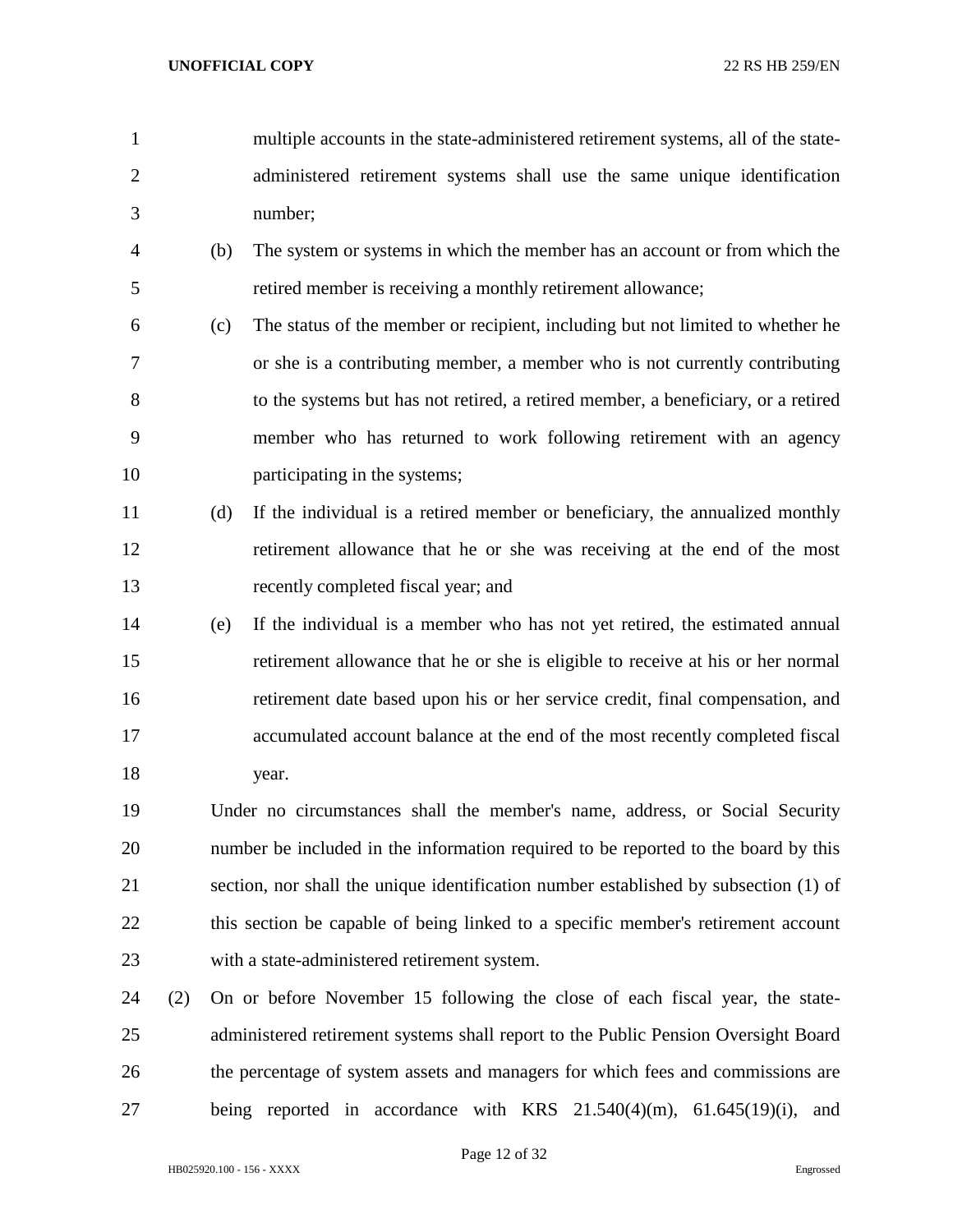161.250(4)(i). This subsection shall apply on a fiscal year basis beginning on or after July 1, 2017.

 (3) On or before November 15, 2017, the state-administered retirement systems shall tender to the Public Pension Oversight Board a copy of their board-adopted investment procurement policy along with certification from the secretary of the Finance and Administration Cabinet that the investment procurement policy meets or does not meet the best practices for investment management procurement. If the board amends its investment procurement policy, it shall tender a copy of its amended investment procurement policy to the Public Pension Oversight Board within sixty (60) days of adoption along with certification from the secretary of the Finance and Administration Cabinet that the policy meets or does not meet the best practices for investment management procurement.

 (4) On or before November 15 following the close of each fiscal year, the Kentucky Public Pensions Authority shall report to the Public *Pension*[Pensions] Oversight Board the number of individuals and total payments to members who become totally and permanently disabled as a direct result of an act in line of duty as defined in KRS 16.505 or become disabled as a result of a duty-related injury as defined in KRS 61.621. The data shall be broken down by system and for recipients who are drawing a benefit from the disablement of a hazardous member, a nonhazardous member who worked in a nonhazardous position that could be certified as a hazardous position based upon KRS 61.592, and a nonhazardous member who worked in a nonhazardous position that could not be certified as a hazardous 23 position based upon KRS 61.592.

*(5) On or before November 15, 2023, and on or before November 15th every fourth* 

- *year thereafter, the Department of State Police and the Kentucky Public Pensions*
- *Authority shall jointly report to the Public Pension Oversight Board on the costs*
- 
- *and effectiveness of the program established by subsection (2)(b)2. of Section 2 of*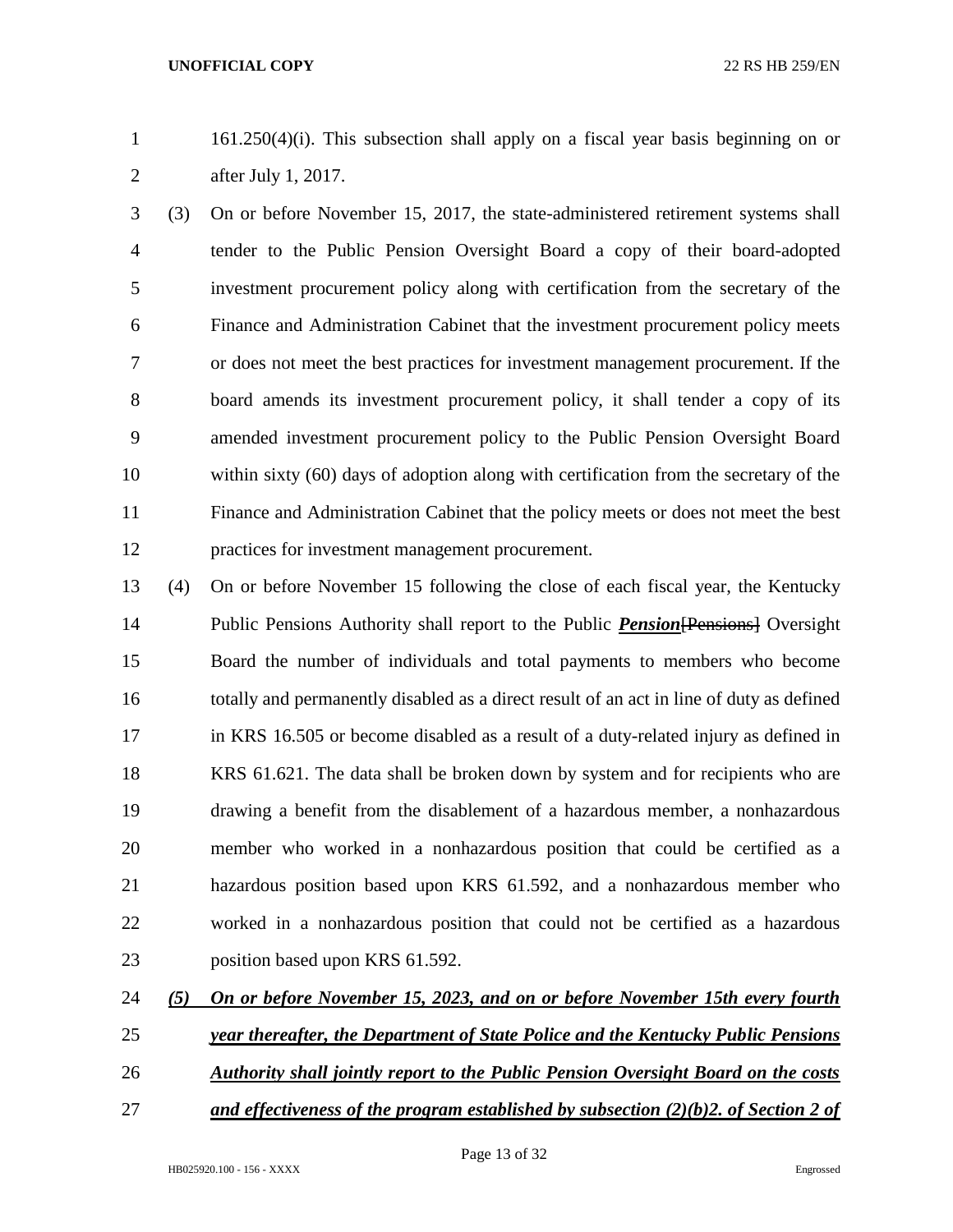# *this Act and Section 3 of this Act.*

2 Section 5. KRS 16.080 is amended to read as follows:

 (1) The commissioner shall promulgate administrative regulations for the enlistment, training, code of ethics, discipline, and conduct of officers of the department and individuals employed as a Trooper R Class or CVE R Class, and the commissioner may promulgate administrative regulations for the governing and operation of the department as appear to him or her reasonably necessary to carry out the provisions of KRS 16.010 to 16.170.

 (2) The commissioner may require any officer, individual employed as a Trooper R Class or CVE R Class, or civilian who receives or disburses public funds in the course of his or her duties to file a bond, conditioned that he or she will honestly, correctly, and according to law, receive, disburse, and account for all public moneys coming into his or her hands. The commissioner, each officer, and each individual employed as a Trooper R Class or CVE R Class, shall execute a bond to the Commonwealth of Kentucky in the sum of not less than two thousand dollars (\$2,000), conditioned upon the faithful discharge of his or her duties. The premium on the bonds shall be paid by the department. The commissioner, each officer of the department, and each individual employed as a Trooper R Class or CVE R Class shall, before entering upon the discharge of their official duties, take the constitutional oath of office.

 (3) Subject to the provisions of KRS 56.440 to 56.550, the commissioner, with the approval of the Governor and the secretary of the Finance and Administration Cabinet, may acquire real estate or interests therein, by purchase, lease, or otherwise, necessary for the purposes of the department, and, with like approval, provide for the acquisition or construction of necessary buildings and other permanent structures and facilities. Title to any real estate acquired shall be taken in the name of the Commonwealth.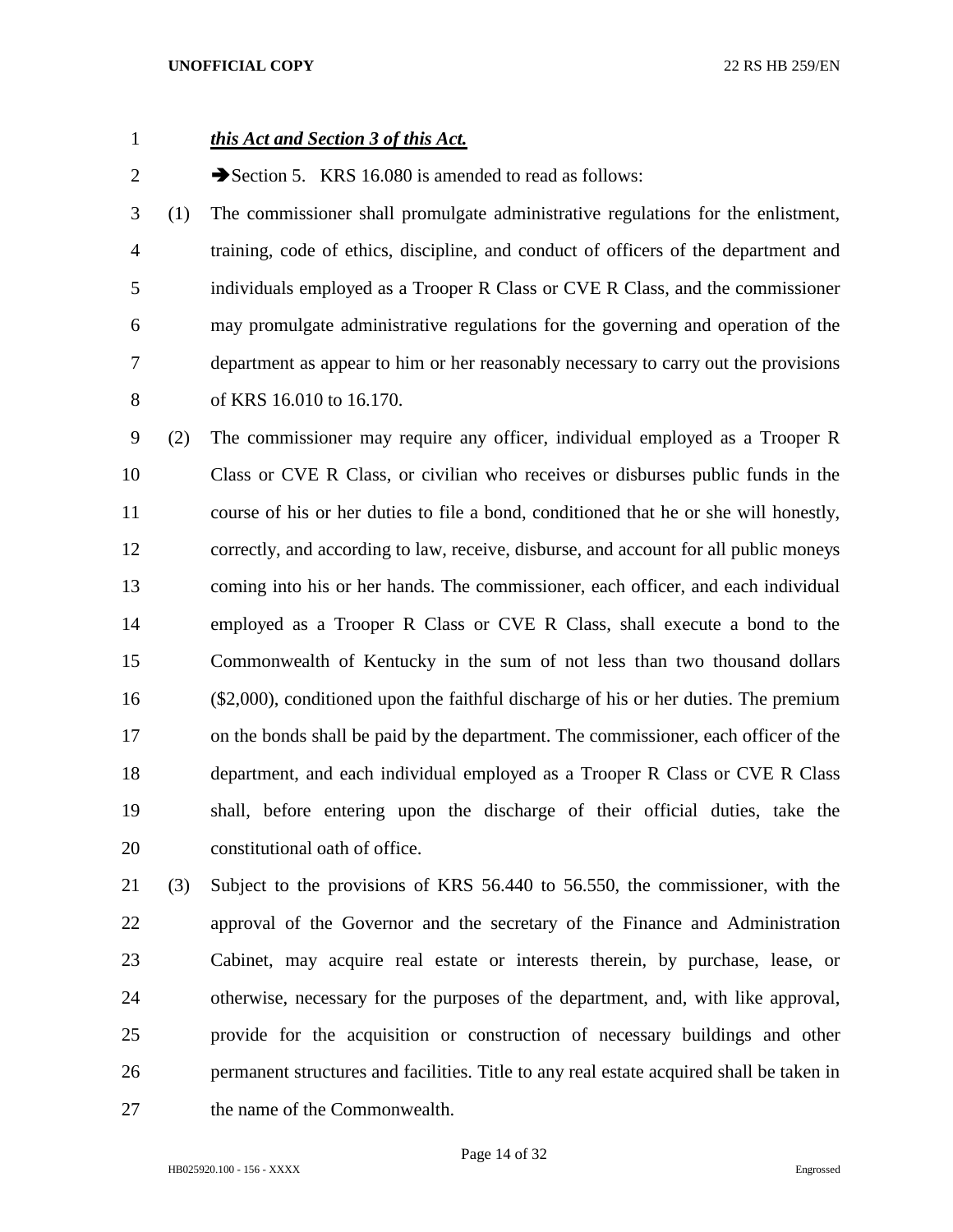| $\mathbf{1}$   | (4)                                                                                |     | Subject to the provisions of Sections 2 and 3 of this Act, the commissioner shall           |  |  |  |  |
|----------------|------------------------------------------------------------------------------------|-----|---------------------------------------------------------------------------------------------|--|--|--|--|
| $\overline{2}$ |                                                                                    |     | direct the department to reduce sick leave balances of officers subject to the              |  |  |  |  |
| 3              | provisions of Sections 2 and 3 of this Act by the amount of sick leave credited to |     |                                                                                             |  |  |  |  |
| $\overline{4}$ |                                                                                    |     | the hybrid cash balance plan for State Police Retirement System members under               |  |  |  |  |
| 5              |                                                                                    |     | <b>Sections 2 and 3 of this Act.</b>                                                        |  |  |  |  |
| 6              |                                                                                    |     | Section 6. KRS 16.565 is amended to read as follows:                                        |  |  |  |  |
| 7              |                                                                                    |     | The retirement allowance account shall be the account in which shall be accumulated all     |  |  |  |  |
| 8              |                                                                                    |     | employer contributions, amounts transferred from the member account, and to which all       |  |  |  |  |
| 9              |                                                                                    |     | income from the investment assets of the system shall be credited. From this account        |  |  |  |  |
| 10             |                                                                                    |     | there shall be paid administrative expenses and in addition all benefits payable under      |  |  |  |  |
| 11             |                                                                                    |     | KRS 16.510 to 16.652. There shall be transferred from this account to the member            |  |  |  |  |
| 12             | account:                                                                           |     |                                                                                             |  |  |  |  |
| 13             | (1)                                                                                |     | The employer pay credit added monthly to each member's individual accounts as               |  |  |  |  |
| 14             |                                                                                    |     | provided by subsection $(2)(b)$ 1. of Section 2 of this Act or annually as provided by      |  |  |  |  |
| 15             |                                                                                    |     | <u>subsection (2)(b)2. of Section 2 of this Act and Section 3 of this Act[KRS 16.583]</u> ; |  |  |  |  |
| 16             |                                                                                    | and |                                                                                             |  |  |  |  |
| 17             | (2)                                                                                |     | The interest credited annually to each member's individual accounts as provided by          |  |  |  |  |
| 18             |                                                                                    |     | KRS 16.505 to 16.652.                                                                       |  |  |  |  |
| 19             |                                                                                    |     | Section 7. KRS 18A.110 is amended to read as follows:                                       |  |  |  |  |
| 20             | (1)                                                                                |     | The secretary shall promulgate comprehensive administrative regulations for the             |  |  |  |  |
| 21             |                                                                                    |     | classified service governing:                                                               |  |  |  |  |
| 22             |                                                                                    | (a) | Applications and examinations;                                                              |  |  |  |  |
| 23             |                                                                                    | (b) | Certification and selection of eligibles;                                                   |  |  |  |  |
| 24             |                                                                                    | (c) | Classification and compensation plans;                                                      |  |  |  |  |
| 25             |                                                                                    | (d) | Incentive programs;                                                                         |  |  |  |  |
| 26             |                                                                                    | (e) | Lay-offs;                                                                                   |  |  |  |  |
| 27             |                                                                                    | (f) | Registers;                                                                                  |  |  |  |  |

Page 15 of 32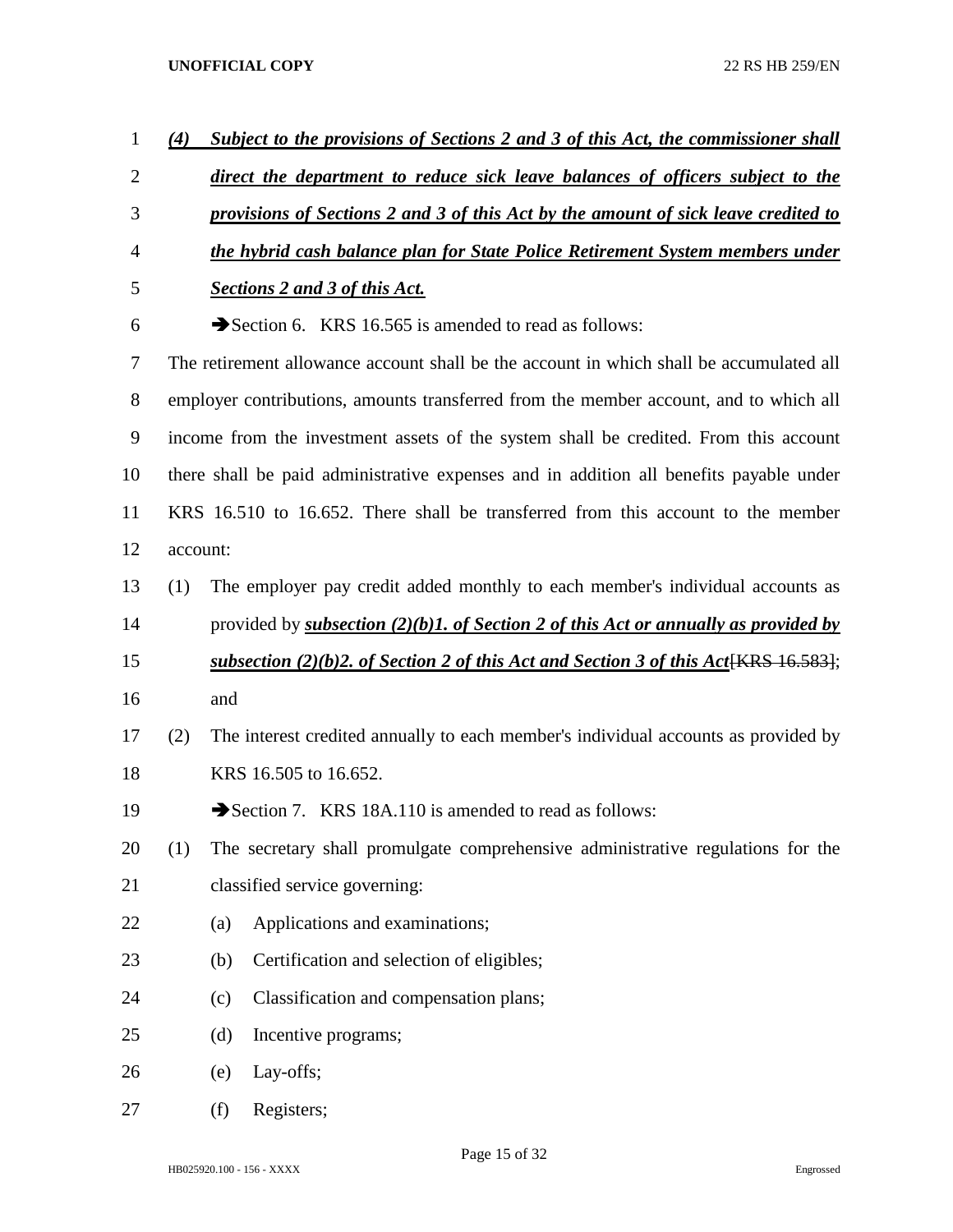- 
- (g) Types of appointments;
- (h) Attendance; hours of work; compensatory time; annual, court, military, sick, voting, living organ donor, and special leaves of absence, provided that the secretary shall not promulgate administrative regulations that would reduce the rate at which employees may accumulate leave time below the rate effective on December 10, 1985; and
- (i) Employee evaluations.
- (2) The secretary shall promulgate comprehensive administrative regulations for the unclassified service.
- (3) (a) Except as provided by KRS 18A.355, the secretary shall not promulgate 11 administrative regulations that would reduce an employee's salary; and
- (b) As provided by KRS 18A.0751(4)(e), the secretary may submit a proposed administrative regulation providing for an initial probationary period in excess of six (6) months to the board for its approval.
- (4) The secretary may promulgate administrative regulations to implement state government's affirmative action plan under KRS 18A.138.
- (5) (a) The administrative regulations shall comply with the provisions of this chapter and KRS Chapter 13A, and shall have the force and effect of law after compliance with the provisions of KRS Chapters 13A and 18A and the procedures adopted thereunder;
- (b) Administrative regulations promulgated by the secretary shall not expand or restrict rights granted to, or duties imposed upon, employees and administrative bodies by the provisions of this chapter; and
- (c) No administrative body other than the Personnel Cabinet shall promulgate administrative regulations governing the subject matters specified in this section.
- (6) Prior to filing an administrative regulation with the Legislative Research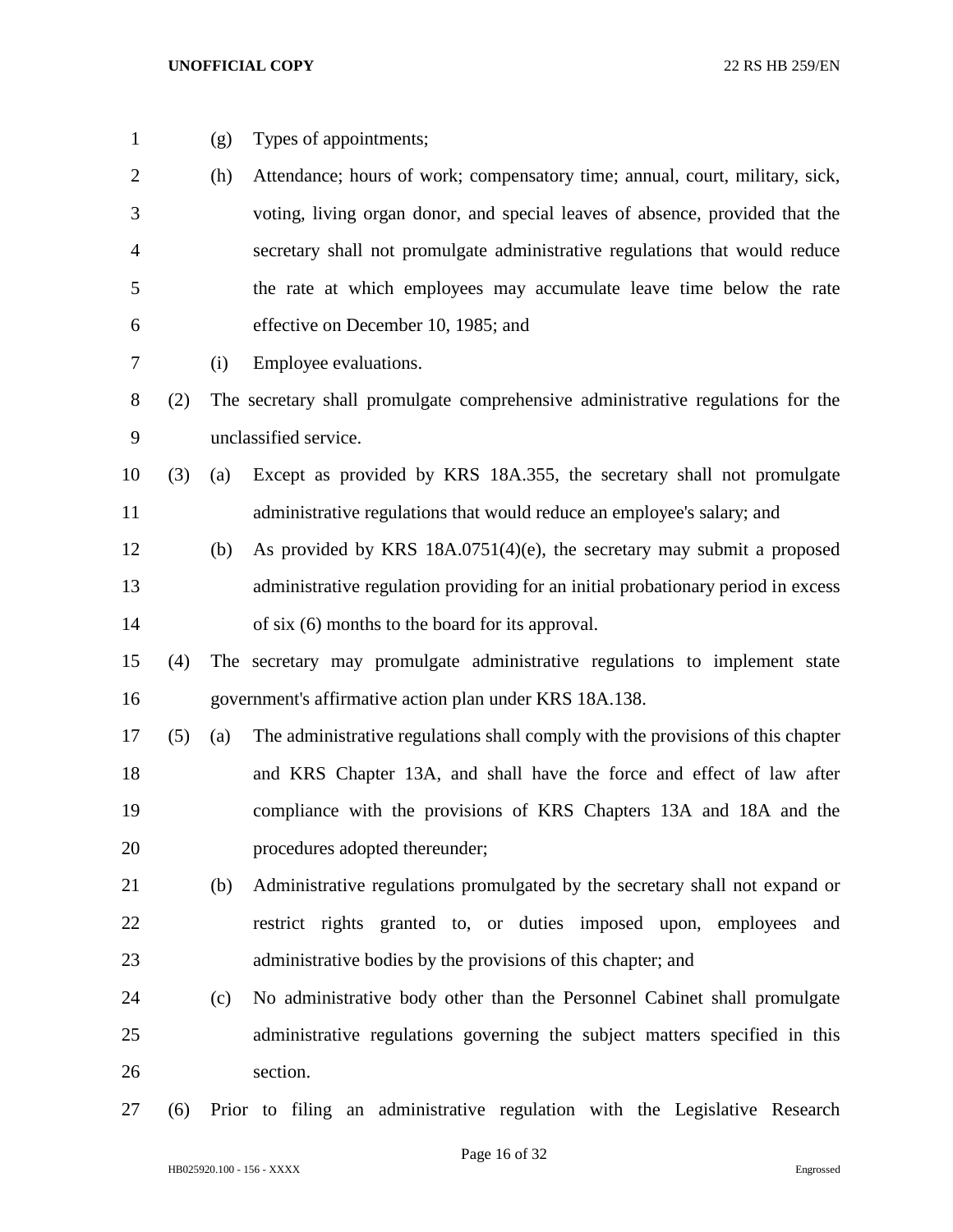- Commission, the secretary shall submit the administrative regulation to the board for review. (a) The board shall review the administrative regulation proposed by the secretary not less than twenty (20) days after its submission to it; (b) Not less than five (5) days after its review, the board shall submit its recommendations in writing to the secretary; (c) The secretary shall review the recommendations of the board and may revise the proposed administrative regulation if he deems it necessary; and (d) After the secretary has completed the review provided for in this section, he may file the proposed administrative regulation with the Legislative Research Commission pursuant to the provisions of KRS Chapter 13A. (7) The administrative regulations shall provide: (a) For the preparation, maintenance, and revision of a position classification plan for all positions in the classified service, based upon similarity of duties performed and responsibilities assumed, so that the same qualifications may reasonably be required for, and the same schedule of pay may be equitably applied to, all positions in the same class. The secretary shall allocate the position of every employee in the classified service to one (1) of the classes in the plan. The secretary shall reallocate existing positions, after consultation with appointing authorities, when it is determined that they are incorrectly allocated, and there has been no substantial change in duties from those in effect when such positions were last classified. The occupant of a position being reallocated shall continue to serve in the reallocated position with no 24 reduction in salary; (b) For a pay plan for all employees in the classified service, after consultation with appointing authorities and the state budget director. The plan shall take
- into account such factors as:

HB025920.100 - 156 - XXXX Engrossed

Page 17 of 32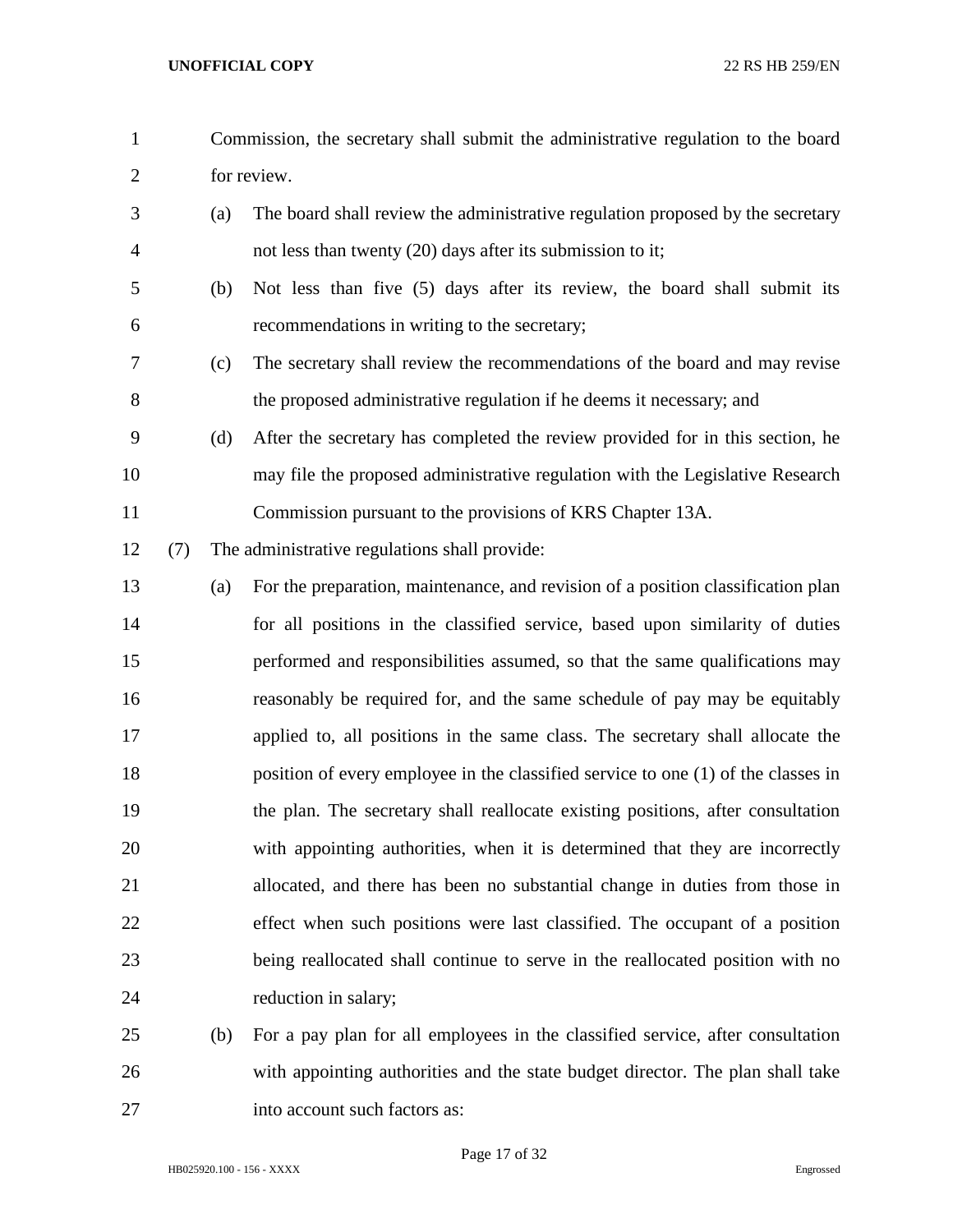- 
- 1. The relative levels of duties and responsibilities of various classes of positions;
- 2. Rates paid for comparable positions elsewhere taking into consideration the effect of seniority on such rates; and
- 3. The state's financial resources.

 Amendments to the pay plan shall be made in the same manner. Each employee shall be paid at one (1) of the rates set forth in the pay plan for the class of position in which he is employed, provided that the full amount of the annual increment provided for by the provisions of KRS 18A.355, and the full amount of an increment due to a promotion, salary adjustment, reclassification, or reallocation, shall be added to an employee's base salary or wages;

 (c) For open competitive examinations to test the relative fitness of applicants for the respective positions. The examinations shall be announced publicly and applications accepted at least ten (10) days prior to certification of a register, and may be advertised through the press, radio, and other media. The secretary shall continue to receive applications and examine candidates on a continuous basis long enough to assure a sufficient number of eligibles to meet the needs of the service. Except as provided by this chapter, he shall add the names of successful candidates to existing eligible lists in accordance with their respective ratings. The secretary shall be free to use any investigation of education and experience and any test of capacity, knowledge, manual skill, character, personal traits, or physical fitness, which in his judgment, serves the need to discover the relative fitness of applicants;

 (d) As provided by this chapter, for the establishment of eligible lists for appointment, upon which lists shall be placed the names of successful candidates in the order of their relative excellence in the respective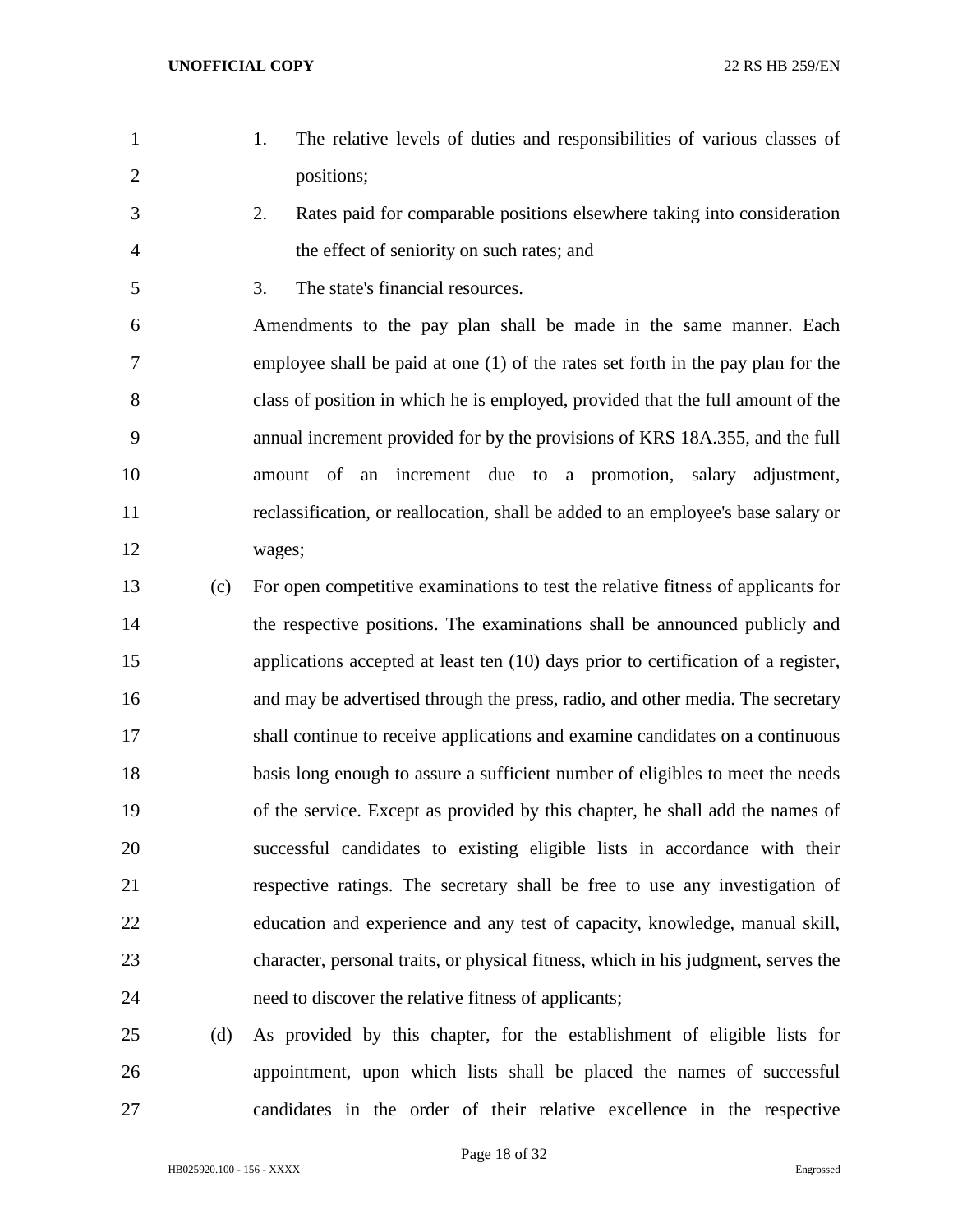examinations. Except as provided by this chapter, an eligible's score shall expire automatically one (1) year from the date of testing, unless the life of the score is extended by action of the secretary for a period not to exceed one (1) additional year. Except for those individuals exercising reemployment rights, all eligibles may be removed from the register when a new examination is established;

- (e) For the rejection of candidates or eligibles who fail to comply with reasonable requirements of the secretary in regard to such factors as age, physical condition, training, and experience, or who have attempted any deception or fraud in connection with an examination;
- (f) Except as provided by this chapter, for the appointment of a person whose score is included in the five (5) highest scores earned on the examination;
- (g) For annual, sick, and special leaves of absence, with or without pay, or reduced pay, after approval by the Governor as provided by KRS 15 18A.155(1)(d);
- (h) For lay-offs, in accordance with the provisions of KRS 18A.113, 18A.1131, and 18A.1132, by reasons of lack of work, abolishment of a position, a material change in duties or organization, or a lack of funds;
- (i) For the development and operation of programs to improve the work effectiveness of employees in the state service, including training, whether in- service or compensated educational leave, safety, health, welfare, counseling, recreation, employee relations, and employee mobility without written examination;
- (j) For a uniform system of annual employee evaluation for classified employees, with status, that shall be considered in determining eligibility for discretionary salary advancements, promotions, and disciplinary actions. The administrative regulations shall:

Page 19 of 32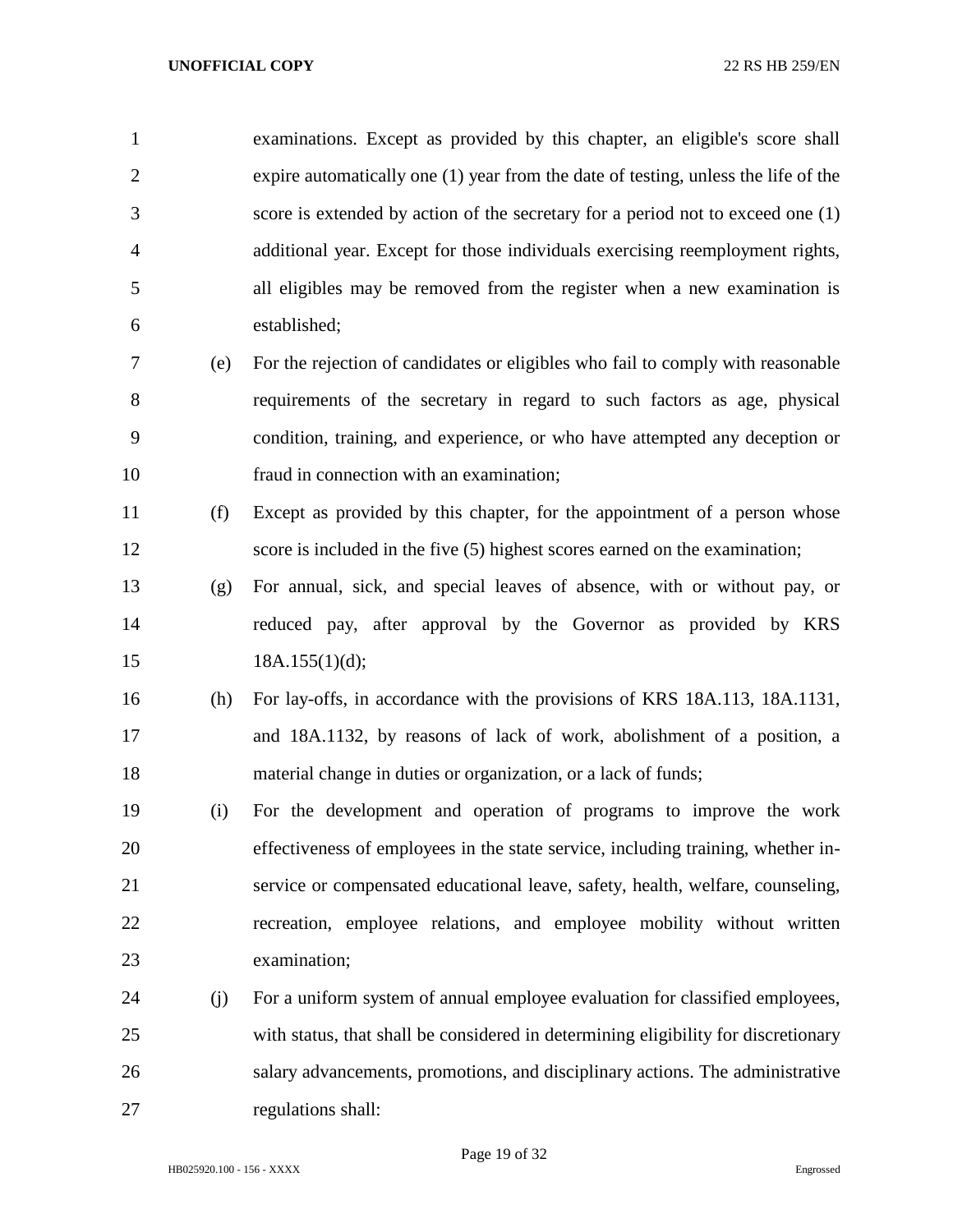| 1              |     |     | 1. | Require the secretary to determine the appropriate number of job               |
|----------------|-----|-----|----|--------------------------------------------------------------------------------|
| $\overline{2}$ |     |     |    | categories to be evaluated and a method for rating each category;              |
| 3              |     |     | 2. | Provide for periodic informal reviews during the evaluation period             |
| $\overline{4}$ |     |     |    | which shall be documented on the evaluation form and pertinent                 |
| 5              |     |     |    | comments by either the employee or supervisor may be included;                 |
| 6              |     |     | 3. | Establish a procedure for internal dispute resolution with respect to the      |
| 7              |     |     |    | final evaluation rating;                                                       |
| 8              |     |     | 4. | Permit a classified employee, with status, who receives either of the two      |
| 9              |     |     |    | (2) lowest possible evaluation ratings to appeal to the Personnel Board        |
| 10             |     |     |    | for review after exhausting the internal dispute resolution procedure.         |
| 11             |     |     |    | The final evaluation shall not include supervisor comments on ratings          |
| 12             |     |     |    | other than the lowest two (2) ratings;                                         |
| 13             |     |     | 5. | Require that an employee who receives the highest possible rating shall        |
| 14             |     |     |    | receive the equivalent of two $(2)$ workdays, not to exceed sixteen $(16)$     |
| 15             |     |     |    | hours, credited to his or her annual leave balance. An employee who            |
| 16             |     |     |    | receives the second highest possible rating shall receive the equivalent       |
| 17             |     |     |    | of one (1) workday, not to exceed eight (8) hours, credited to his or her      |
| 18             |     |     |    | annual leave balance; and                                                      |
| 19             |     |     | 6. | Require that an employee who receives the lowest possible evaluation           |
| 20             |     |     |    | rating shall either be demoted to a position commensurate with the             |
| 21             |     |     |    | employee's skills and abilities or be terminated; and                          |
| 22             |     | (k) |    | For other administrative regulations not inconsistent with this chapter and    |
| 23             |     |     |    | KRS Chapter 13A, as may be proper and necessary for its enforcement.           |
| 24             | (8) |     |    | For any individual hired or elected to office before January 1, 2015, and paid |
| 25             |     |     |    | through the Kentucky Human Resources Information System, the Personnel Cabinet |
| 26             |     |     |    | shall not require payroll payments to be made by direct deposit or require the |
| 27             |     |     |    | individual to use a Web-based program to access his or her salary statement.   |

Page 20 of 32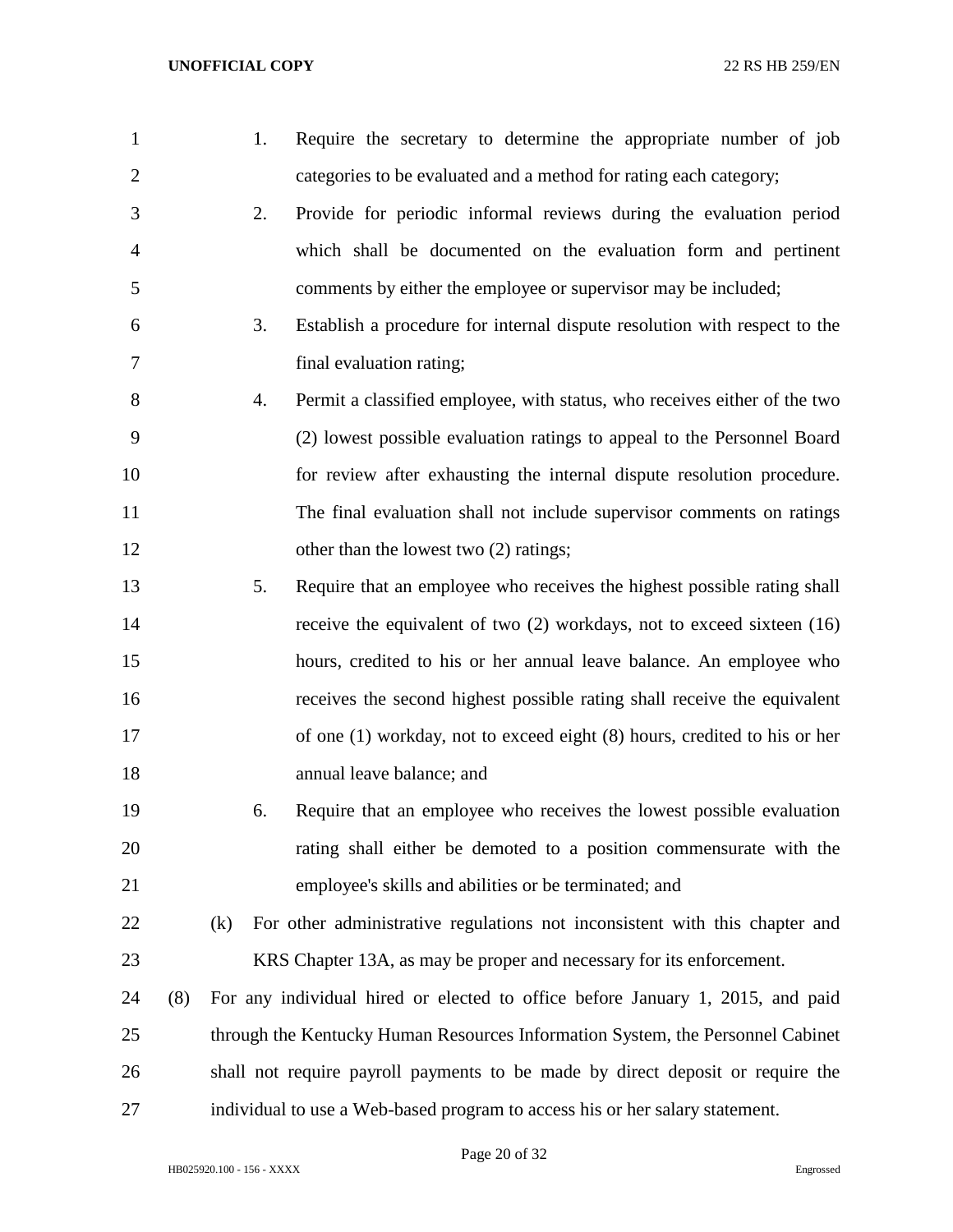(9) To the extent that *Sections 3 and 5 of this Act,* KRS 16.010 to 16.199*,* and 2 administrative regulations promulgated by the commissioner of the Department of Kentucky State Police under authority granted in KRS Chapter 16 conflict with this section or any administrative regulation promulgated by the secretary pursuant to authority granted in this section, the provisions of KRS Chapter 16 shall prevail.

6  $\rightarrow$  Section 8. KRS 61.565 is amended to read as follows:

 (1) (a) Each employer participating in the State Police Retirement System as provided for in KRS 16.505 to 16.652 and the Kentucky Employees Retirement System as provided for in KRS 61.510 to 61.705 shall contribute annually to the respective retirement system an amount determined by the actuarial valuation completed in accordance with KRS 61.670 and as specified 12 by this section. Employer contributions for each respective retirement system shall be equal to the sum of the "normal cost contribution" and the "actuarially **accrued liability contribution.**"

 (b) For purposes of this section, the normal cost contribution shall be computed as a percentage of pay and shall be an annual amount that is sufficient when combined with employee contributions to fund benefits earned during the year 18 in the respective system. The amount shall be:

 1. Paid as a percentage of creditable compensation reported for each employee participating in the system and accruing benefits; and

 2. The same percentage of pay for all employees who are participating in 22 the same retirement system, except that separate percentage rates shall be developed in each system for those employers whose employees are participating in hazardous duty retirement coverage as provided by KRS 61.592.

# (c) For purposes of this section, the actuarially accrued liability contribution for all employers, except for contributions paid by nonhazardous employers in the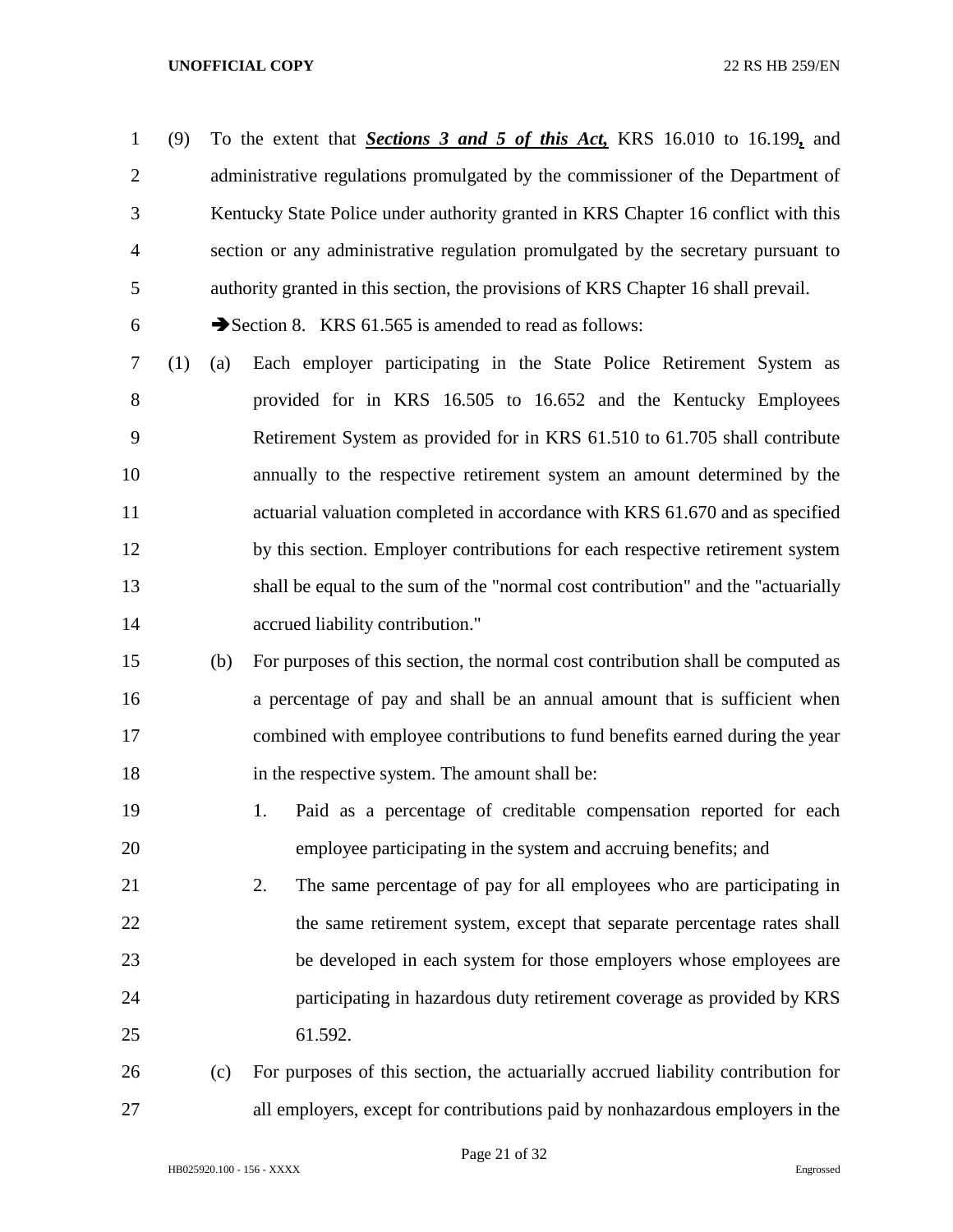| $\mathbf{1}$   |     |    | Kentucky Employees Retirement System on or after July 1, 2021, shall be:     |
|----------------|-----|----|------------------------------------------------------------------------------|
| $\overline{2}$ |     | 1. | Computed by amortizing the total unfunded actuarially accrued liability      |
| 3              |     |    | of each system over a closed period of thirty (30) years beginning with      |
| $\overline{4}$ |     |    | the 2019 actuarial valuation using the level percentage of payroll           |
| 5              |     |    | amortization method, except that any increase or decrease in the             |
| 6              |     |    | unfunded actuarially accrued liability occurring after the completion of     |
| 7              |     |    | the 2019 actuarial valuation shall be amortized over a closed period of      |
| 8              |     |    | twenty (20) years beginning with the actuarial valuation in which the        |
| 9              |     |    | increase or decrease in the unfunded actuarially accrued liability is        |
| 10             |     |    | recognized. An increase or decrease in the unfunded actuarially accrued      |
| 11             |     |    | liability may result from, but not be limited to, legislative changes to     |
| 12             |     |    | benefits, changes in actuarial methods or assumptions, or actuarial gains    |
| 13             |     |    | or losses;                                                                   |
| 14             |     | 2. | Paid as a percentage of payroll on the creditable compensation reported      |
| 15             |     |    | for each employee participating in the system and accruing benefits; and     |
| 16             |     | 3. | The same percentage of pay for all employees who are participating in        |
| 17             |     |    | the same retirement system, except that separate percentage rates shall      |
| 18             |     |    | be developed in each system for those employers whose employees are          |
| 19             |     |    | participating in hazardous duty retirement coverage as provided by KRS       |
| 20             |     |    | 61.592.                                                                      |
| 21             | (d) | 1. | For purposes of this section, the actuarially accrued liability contribution |
| 22             |     |    | for nonhazardous employers in the Kentucky Employees Retirement              |
| 23             |     |    | System on or after July 1, 2021:                                             |
| 24             |     |    | Shall be an annual dollar amount that is sufficient to amortize the<br>a.    |
| 25             |     |    | total unfunded actuarially accrued liability of the system over a            |
| 26             |     |    | closed period of thirty (30) years beginning with the 2019 actuarial         |
| 27             |     |    | valuation using the level percentage of payroll amortization                 |

Page 22 of 32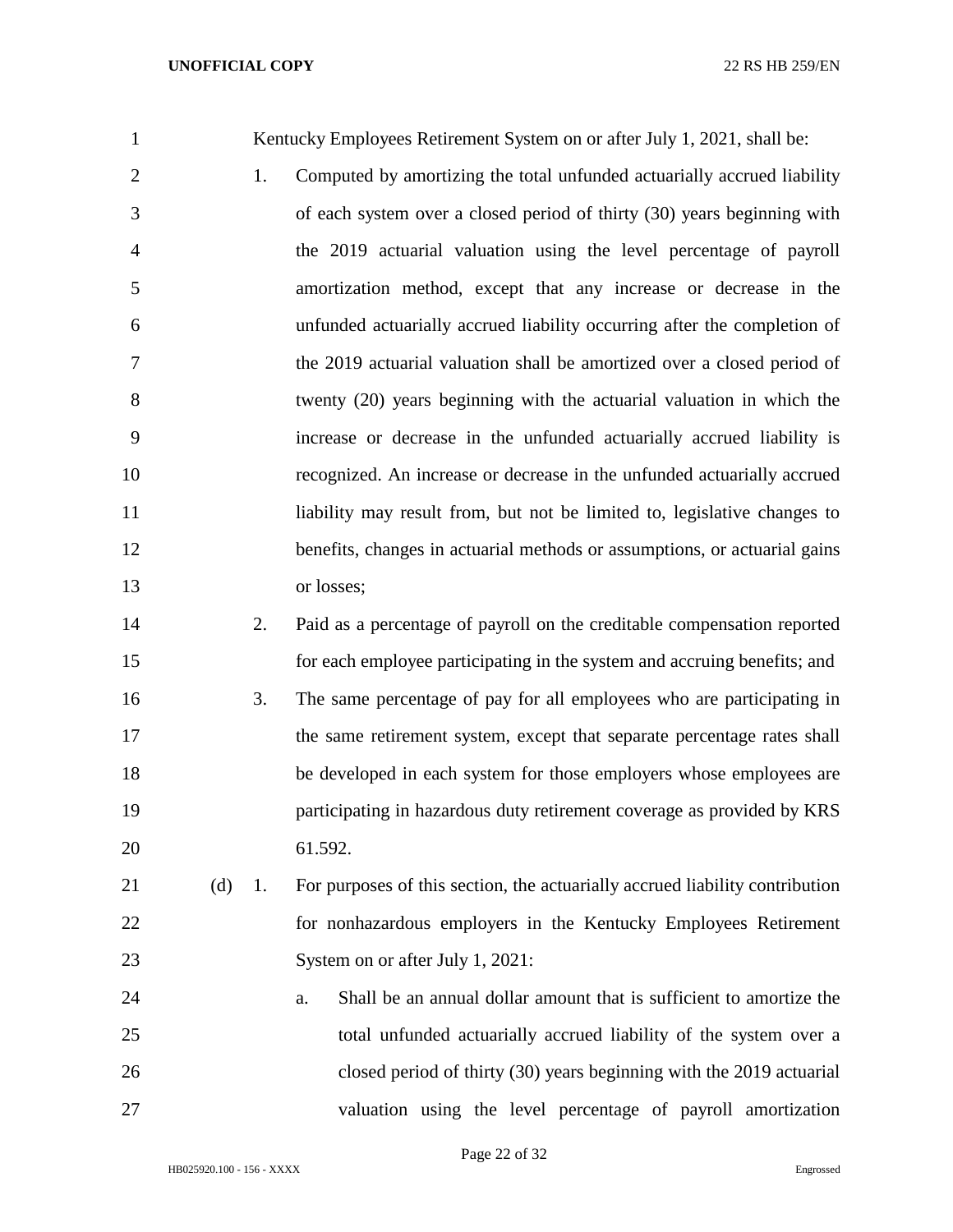| $\mathbf{1}$   | method, except that any increase or decrease in the unfunded          |
|----------------|-----------------------------------------------------------------------|
| $\overline{2}$ | actuarially accrued liability occurring after the completion of the   |
| 3              | 2019 actuarial valuation shall be amortized over a closed period of   |
| $\overline{4}$ | twenty (20) years beginning with the actuarial valuation in which     |
| 5              | the increase or decrease in the unfunded actuarially accrued          |
| 6              | liability is recognized. An increase or decrease in the unfunded      |
| 7              | actuarially accrued liability may result from but not be limited to   |
| 8              | legislative changes to benefits, changes in actuarial methods or      |
| 9              | assumptions, or actuarial gains or losses;                            |
| 10<br>b.       | Shall be prorated to each individual nonhazardous employer in the     |
| 11             | Kentucky Employees Retirement System by multiplying the annual        |
| 12             | dollar amount of the actuarially accrued liability contribution for   |
| 13             | the system as determined by subdivision a. of this subparagraph by    |
| 14             | the individual employer's percentage of the system's total            |
| 15             | actuarially accrued liability as of the June 30, 2019, actuarial      |
| 16             | valuation which shall be determined solely by the system's            |
| 17             | consulting actuary and assigned to each employer based upon the       |
| 18             | last participating employer of the member or retiree as of June 30,   |
| 19             | 2019. The individual employer's percentage of the system's total      |
| 20             | actuarially accrued liability as of the June 30, 2019, actuarial      |
| 21             | valuation shall be used to determine the individual employer's        |
| 22             | prorated dollar amount of the system's actuarially accrued liability  |
| 23             | contribution in all future fiscal years of the amortization period or |
| 24             | periods, except that the employer's percentage shall be adjusted to   |
| 25             | reflect any employer who voluntarily or involuntarily ceases          |

by subparagraphs 4. and 5. of this paragraph. For purposes of this

Page 23 of 32

participation as provided by KRS 61.522 and except as provided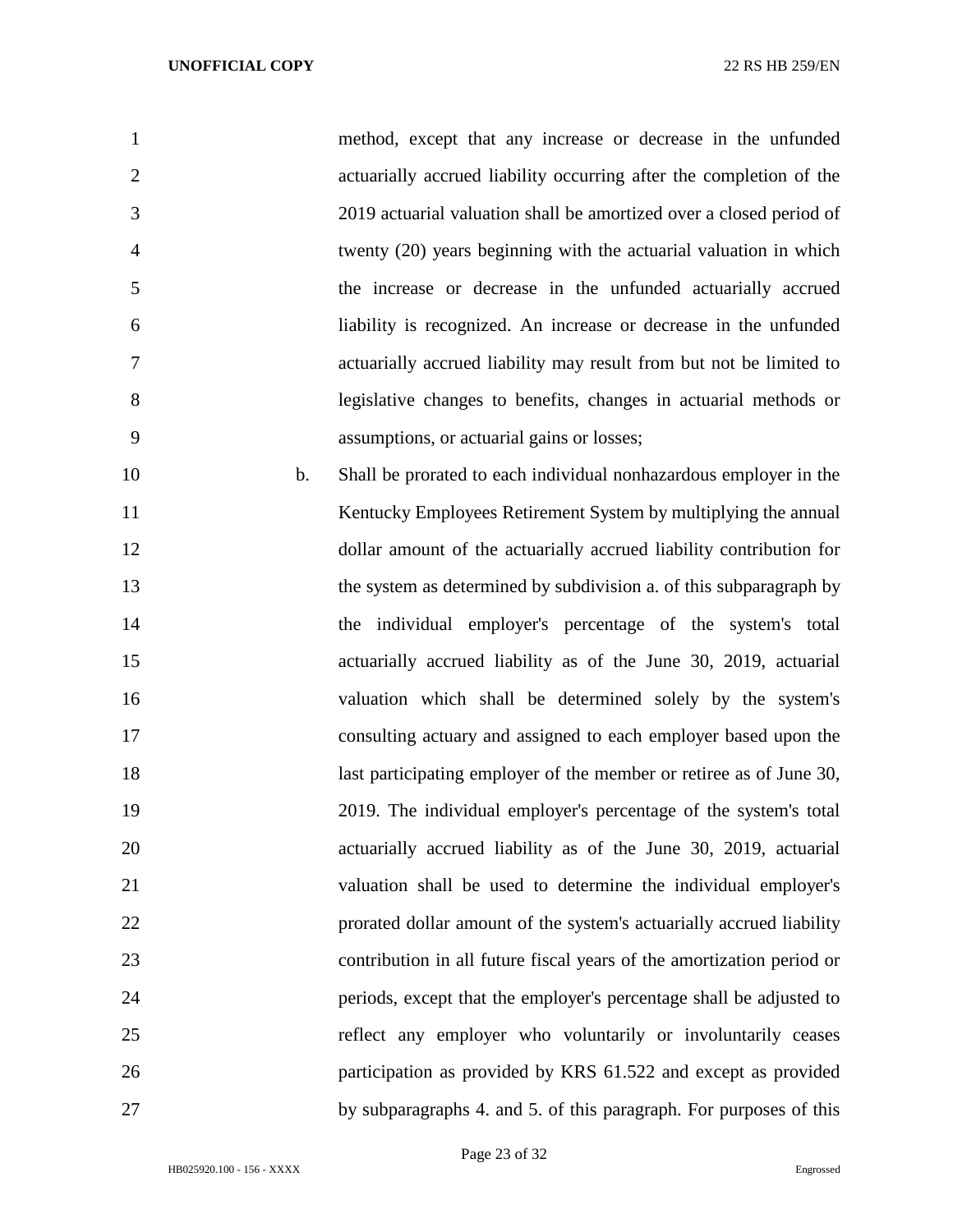| $\mathbf{1}$        | subdivision, all executive branch departments, program cabinets      |
|---------------------|----------------------------------------------------------------------|
| $\overline{2}$      | and their respective departments, and administrative bodies          |
| 3                   | enumerated in KRS 12.020, and any other executive branch             |
| $\overline{4}$      | agencies administratively attached to a department, program          |
| 5                   | cabinet, or administrative body enumerated in KRS 12.020, shall      |
| 6                   | be considered a single individual employer and only one (1) value    |
| $\overline{7}$      | shall be computed for these executive branch employers. For          |
| 8                   | purposes of this subdivision, all employers of the legislative       |
| 9                   | branch, including the Legislative Research Commission and the        |
| 10                  | General Assembly that covers legislators and staff who participate   |
| 11                  | in the Kentucky Employees Retirement System, shall be                |
| 12                  | considered a single individual employer and only one (1) value       |
| 13                  | shall be computed for these employers. For purposes of this          |
| 14                  | subdivision, all employers of the judicial branch, including the     |
| 15                  | Administrative Office of the Courts, the Judicial Form Retirement    |
| 16                  | System, and all master commissioners, shall be considered a single   |
| 17                  | individual employer and only one (1) value shall be computed for     |
| 18                  | these employers;                                                     |
| 19<br>$C_{\bullet}$ | Shall be payable by an individual employer in equal monthly dollar   |
| 20                  | installments during the fiscal year in accordance with the reporting |

 requirements specified by KRS 61.675 so that the individual employer pays its full prorated dollar amount of the actuarially accrued liability contribution as determined by subdivision b. of 24 this subparagraph; and

 d. Notwithstanding subdivision b. of this subparagraph for those individual participating employers who are local and district health departments governed by KRS Chapter 212, community mental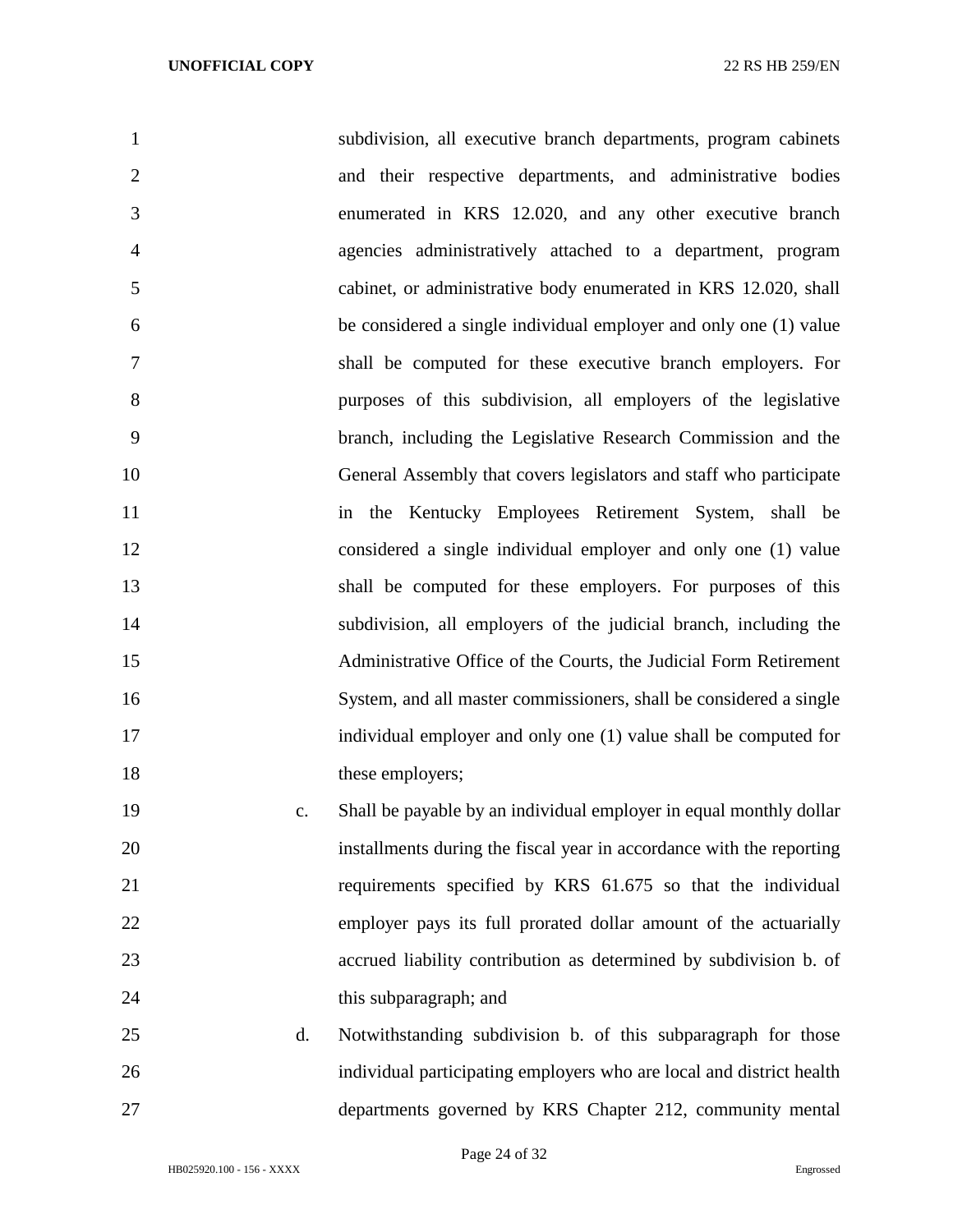| $\mathbf{1}$   |    | health centers, and employers whose employees are not subject to           |
|----------------|----|----------------------------------------------------------------------------|
| $\overline{2}$ |    | KRS 18A.005 to 18A.200, who received or were eligible to                   |
| 3              |    | receive a distribution of general fund appropriations in the 2018-         |
| $\overline{4}$ |    | 2020 biennial executive branch budget to assist in paying                  |
| 5              |    | retirement costs under 2018 Ky. Acts ch. 169, Part I, G., 4., (5);         |
| 6              |    | 2018 Ky. Acts ch. 169, Part I, G., 5., (2); or 2018 Ky. Acts ch. 169,      |
| 7              |    | Part I, G., 9., (2), shall not, once the initial dollar amounts are        |
| 8              |    | established in accordance with this paragraph, be adjusted in terms        |
| 9              |    | of dollars paid by the individual employer, except that adjustments        |
| 10             |    | shall be made by the system upon completion of an actuarial                |
| 11             |    | investigation as provided by KRS 61.670, so long as at least four          |
| 12             |    | (4) years have passed since the last adjustment to the actuarially         |
| 13             |    | accrued liability contribution for these employers. The provisions         |
| 14             |    | of this subdivision shall not be interpreted to mean that employers        |
| 15             |    | described by this subdivision may continue paying the dollar value         |
| 16             |    | of contributions or employer contribution rates established or paid        |
| 17             |    | by the employer in budget periods occurring prior to July 1, 2021.         |
| 18             | 2. | Individual employers, solely for purposes of collecting employer           |
| 19             |    | contributions from various fund sources during the fiscal year, may        |
| 20             |    | convert the actuarially accrued liability contribution established by this |
| 21             |    | paragraph to a percentage of pay and may adjust the percent of pay         |
| 22             |    | during the fiscal year in order to pay the required dollar value of        |
| 23             |    | actuarially accrued liability contribution required by this paragraph. No  |
| 24             |    | provision of this subparagraph shall be construed to reduce an individual  |
| 25             |    | employer's actuarially accrued liability contribution as otherwise         |
| 26             |    | provided by this paragraph.                                                |

3. The provisions of this paragraph shall not apply to those employers who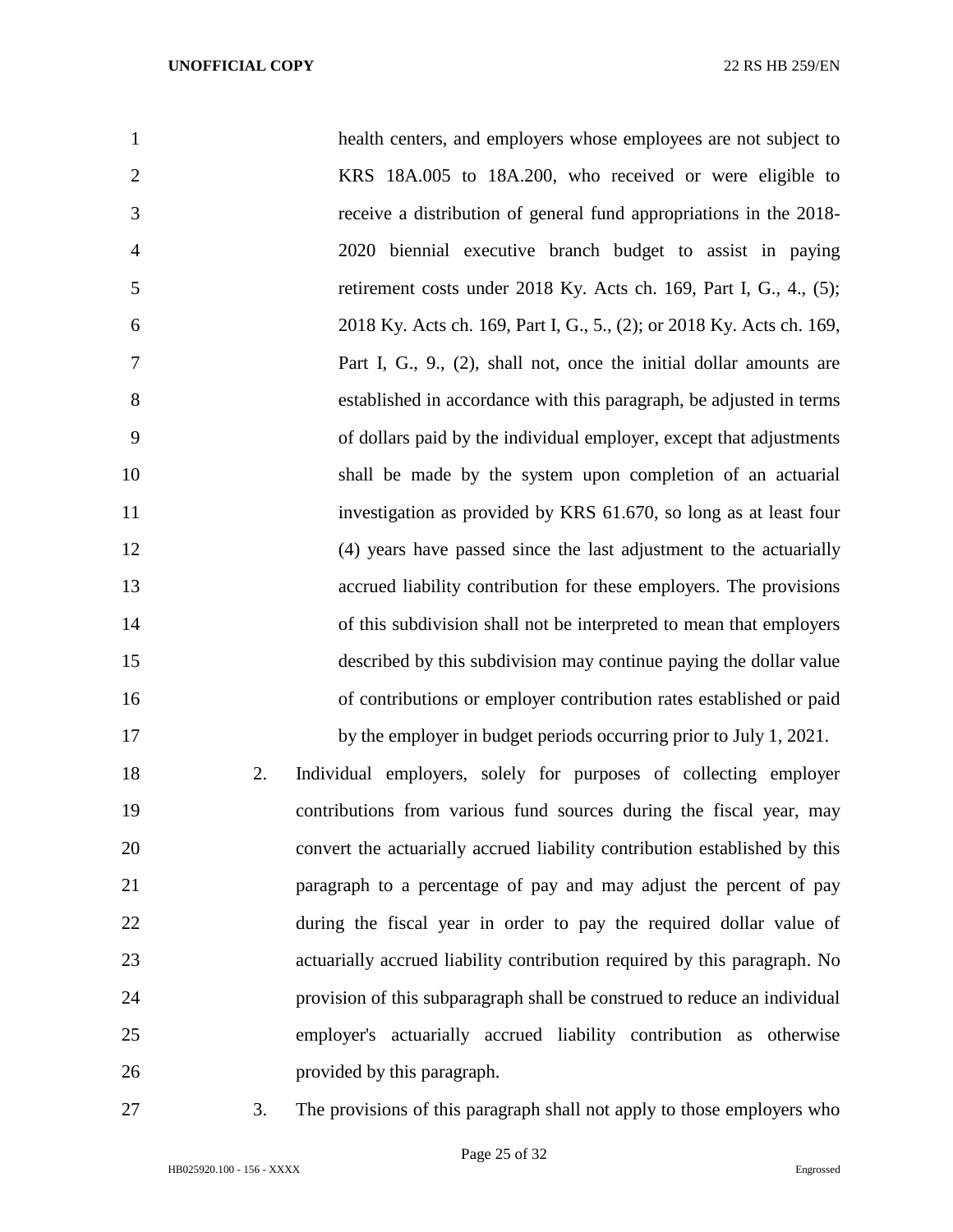cease participation as provided by KRS 61.522.

- 4. In the event an individual Kentucky Employees Retirement System nonhazardous employer who is required to pay an actuarially accrued liability contribution as provided by this paragraph and as calculated from the 2019 actuarial valuation or subsequent valuations, merges with another employer or entity, forms a new or separate employer or entity, or splits or separates operations into multiple employers or entities, the system shall, except for those employers or entities who pay the costs to cease participation as provided by KRS 61.522, have full authority to assign a portion or all of the total actuarially accrued liability contribution to the merged, new, split, or separate employers or entities, regardless of whether or not the merged, new, split, or separate employers or entities participate in the system. In the case of a district health department established pursuant to KRS Chapter 212, which ceases to operate or which has a county or counties that withdraw from the district health department, the systems shall assign the total actuarially accrued liability contribution based upon the proportion of taxable property of each county as certified by the Department for Public Health in the Cabinet for Health and Family Services in accordance with KRS 212.132. The system shall establish by administrative regulations the process of assigning actuarially accrued liability contributions as authorized by this subparagraph.
- 5. a. An employer who is not in the executive, legislative, or judicial branch of Kentucky state government as enumerated in subparagraph 1.b. of this paragraph may on or before July 1, 2021, appeal to the board regarding any current or former employees or retirees the employer believes should not be used to determine the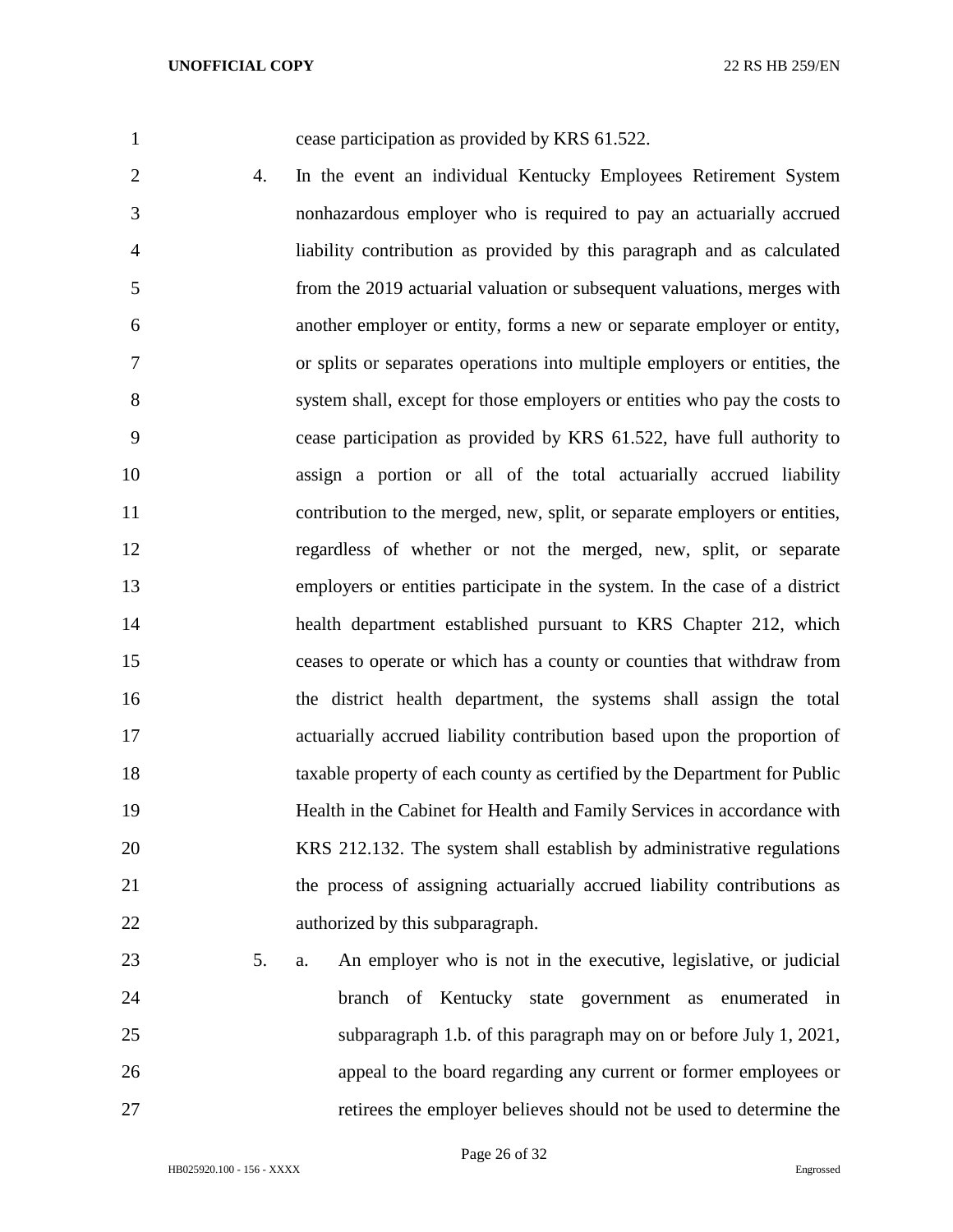| $\mathbf{1}$        | employer's percentage of the system's total actuarially accrued          |
|---------------------|--------------------------------------------------------------------------|
| $\overline{2}$      | liability. The only appeals that shall be submitted by the employer      |
| 3                   | or considered by the board shall be potential errors where the last      |
| $\overline{4}$      | participating employer is in dispute, situations where employees of      |
| 5                   | the employer were hired through a contract between the executive         |
| 6                   | branch and the employer for the employee to provide services to          |
| $\overline{7}$      | the executive branch, or situations where a community mental             |
| 8                   | health center was contracted to provide services at a facility           |
| 9                   | previously operated by the executive branch. The employer shall          |
| 10                  | submit the information required by the board to verify potential         |
| 11                  | errors or contract employees with employers.                             |
| 12<br>$\mathbf b$ . | The board shall review and issue a final determination regarding         |
| 13                  | any appeals by December 31, 2021. In situations where the board          |
| 14                  | determines the last participating employer was incorrect and             |
| 15                  | should be assigned to another employer, the system shall, effective      |
| 16                  | for employer contributions payable on or after July 1, 2022, assign      |
| 17                  | the cost to the executive branch until such time ownership of the        |
| 18                  | liability can be determined and assigned to the correct employer. In     |
| 19                  | situations where the board determines certain employees of               |
| 20                  | employers were hired through a contract between the executive            |
| 21                  | branch and the employer for an employee or employees to provide          |
| 22                  | services to the executive branch, those liabilities shall, effective for |
| 23                  | employer contributions payable on or after July 1, 2022, be              |
| 24                  | assigned to the executive branch. In situations where the board          |
| 25                  | determines the community mental health center was contracted to          |
| 26                  | provide services at a facility previously operated by the executive      |
| 27                  | branch, the liabilities for employees providing services at that         |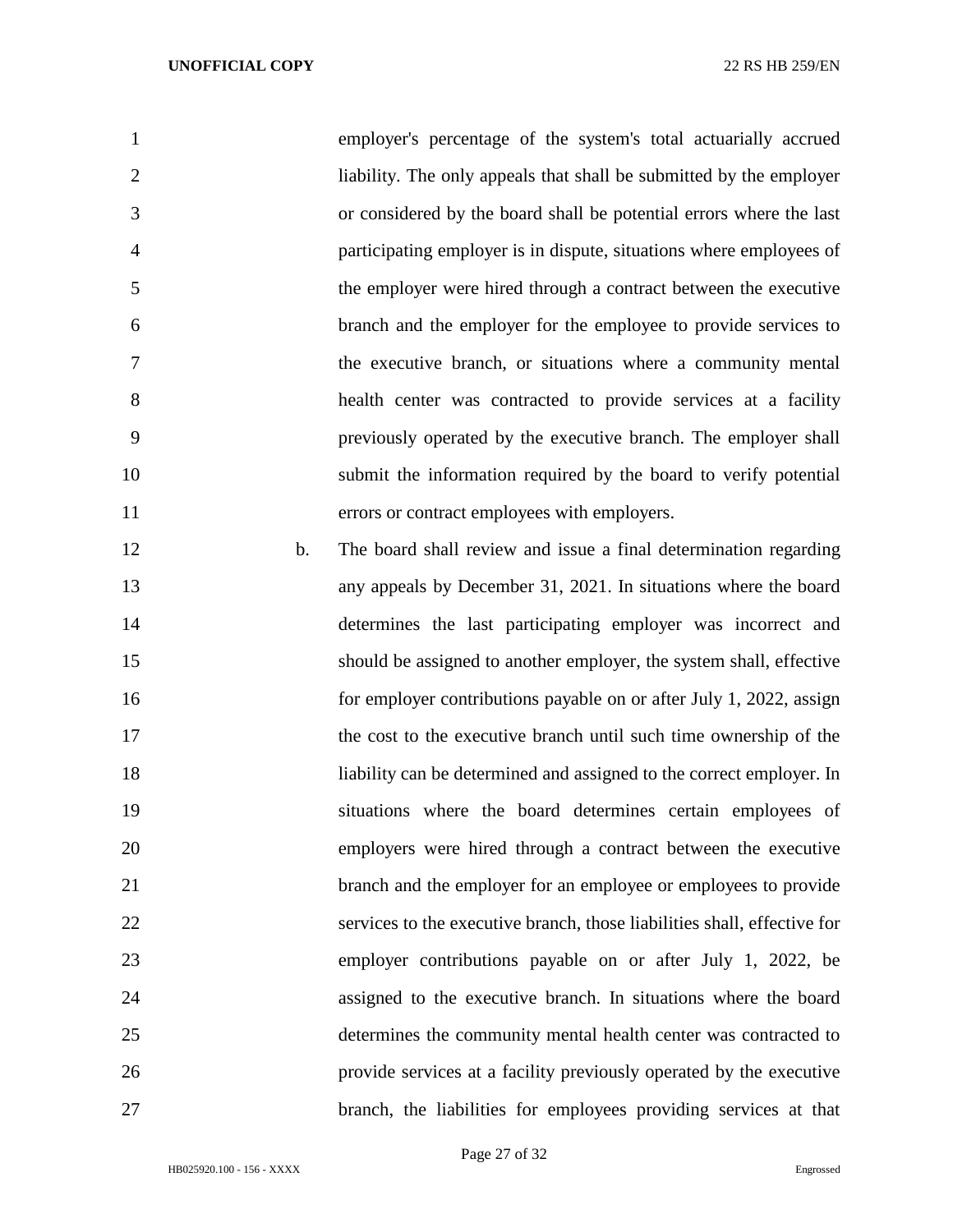| $\mathbf{1}$   |     |     |           | facility shall be assigned to the executive branch.                               |
|----------------|-----|-----|-----------|-----------------------------------------------------------------------------------|
| $\overline{2}$ |     |     | c.        | No appeal shall be submitted by the employer or considered by the                 |
| 3              |     |     |           | board regarding the assumptions or methodology used by the                        |
| $\overline{4}$ |     |     |           | actuary to determine a particular employer's percentage of the                    |
| 5              |     |     |           | system's total actuarially accrued liability or the use of the last               |
| 6              |     |     |           | participating employer to assign liabilities to an employer, except               |
| 7              |     |     |           | as otherwise provided by this subparagraph.                                       |
| 8              |     |     | d.        | The board shall within thirty (30) days following the final                       |
| 9              |     |     |           | determinations submit to the Public Pension Oversight Board the                   |
| 10             |     |     |           | list of appeals that were approved, the number of employees                       |
| 11             |     |     |           | involved, and any costs that will be transferred to the executive                 |
| 12             |     |     |           | branch effective July 1, 2022.                                                    |
| 13             |     | (e) |           | The employer contributions computed under this section shall be determined        |
| 14             |     |     | using:    |                                                                                   |
| 15             |     |     | 1.        | The entry age normal cost funding method;                                         |
| 16             |     |     | 2.        | An asset smoothing method that smooths investment gains and losses                |
| 17             |     |     |           | over a five (5) year period; and                                                  |
| 18             |     |     | 3.        | Other funding methods and assumptions established by the board in                 |
| 19             |     |     |           | accordance with KRS 61.670.                                                       |
| 20             | (2) | (a) |           | Except as limited by subsection $(1)(d)1.d.$ of this section as it relates to the |
| 21             |     |     |           | Kentucky Employees Retirement System, normal cost contribution rates and          |
| 22             |     |     |           | the actuarially accrued liability contribution shall be determined by the board   |
| 23             |     |     |           | on the basis of the annual actuarial valuation last preceding the July 1 of a new |
| 24             |     |     | biennium. |                                                                                   |
| 25             |     | (b) |           | The board shall not have the authority to amend contribution rates as of July 1   |
| 26             |     |     |           | of the second year of the biennium for the Kentucky Employees Retirement          |
| 27             |     |     |           | System and the State Police Retirement System.                                    |

Page 28 of 32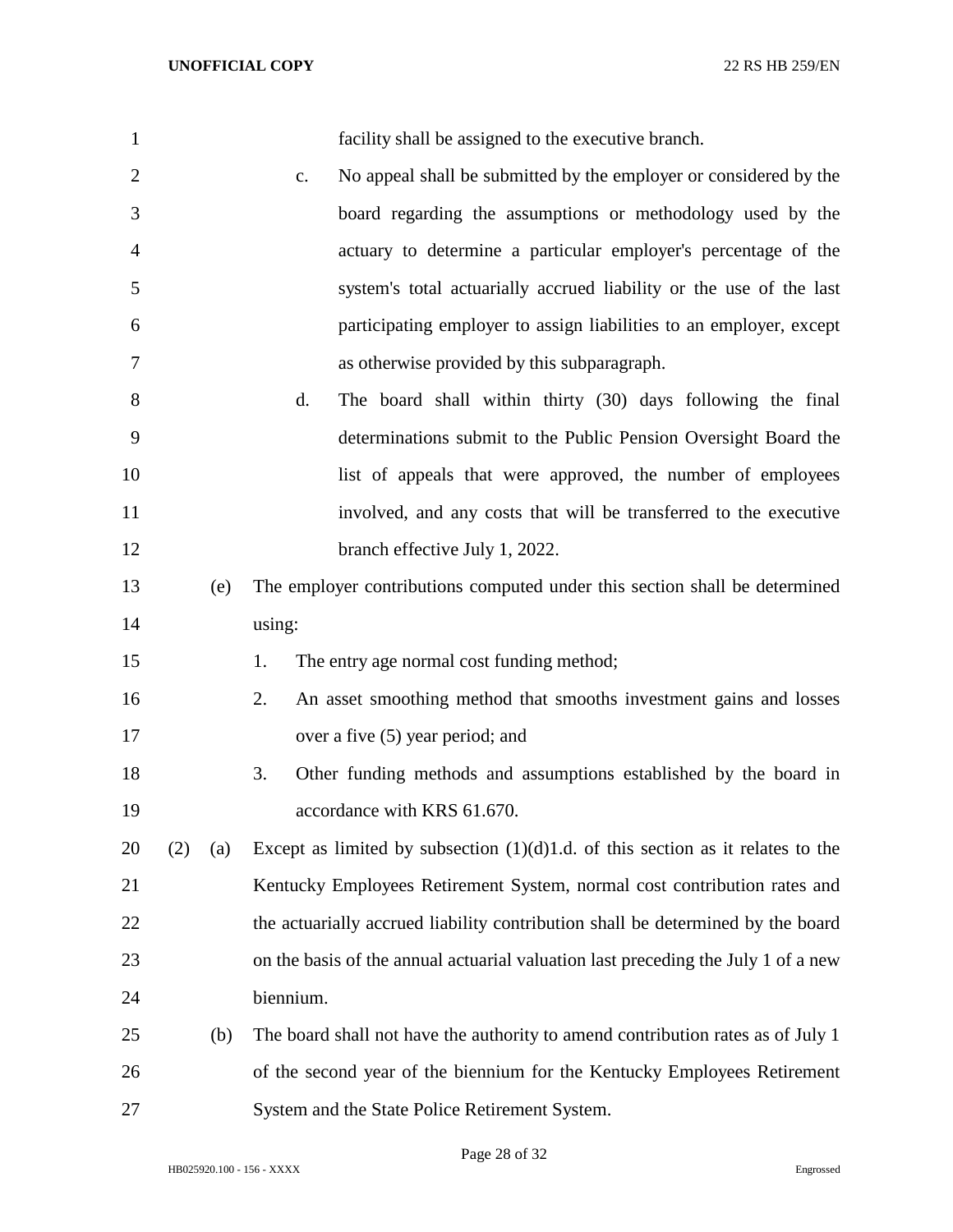| 1              | (3) | The system shall advise each employer prior to July 1 of any change in the<br>(a)        |
|----------------|-----|------------------------------------------------------------------------------------------|
| $\overline{2}$ |     | employer contribution rate.                                                              |
| 3              |     | Costs for the benefits provided under subsection $(2)(b)2$ , of Section 2 of this<br>(b) |
| 4              |     | Act and Section 3 of this Act shall be included in the employer contribution             |
| 5              |     | rate payable to the State Police Retirement System but shall be reported as a            |
| 6              |     | separate line item in the actuarial valuation for purposes of Section 3 of this          |
| 7              |     | <u>Act and in any correspondence to the Department of Kentucky State Police,</u>         |
| 8              |     | the state budget director, and the Legislative Research Commission                       |
| 9              |     | regarding employer costs for the State Police Retirement System.                         |
| 10             |     | Based on the employer contribution rate, each employer shall include in the<br>(c)       |
| 11             |     | budget sufficient funds to pay the employer contributions as determined by the           |
| 12             |     | board under this section.                                                                |
| 13             | (4) | All employers, including the General Assembly, shall pay the full actuarially            |
| 14             |     | required contributions, as prescribed by this section, to the Kentucky Employees         |
| 15             |     | Retirement System and the State Police Retirement System in fiscal years occurring       |
| 16             |     | on or after July 1, 2020, except as authorized for the program established by            |
| 17             |     | subsection (2)(b)2. of Section 2 of this Act and Section 3 of this Act.                  |
| 18             |     | Section 9. KRS 61.592 is amended to read as follows:                                     |
| 19             | (1) | "Hazardous position" for employees participating in the Kentucky Employees<br>(a)        |
| 20             |     | Retirement System means:                                                                 |
| 21             |     | Any position whose principal duties involve active law enforcement,<br>1.                |
| 22             |     | including the positions of probation and parole officer<br>and                           |
| 23             |     | Commonwealth detective, active fire suppression or prevention, or other                  |
| 24             |     | positions, including but not limited to pilots of the Transportation                     |
| 25             |     | Cabinet and paramedics and emergency medical technicians, with duties                    |
| 26             |     | that require frequent exposure to a high degree of danger or peril and                   |
| 27             |     | also require a high degree of physical conditioning;                                     |

Page 29 of 32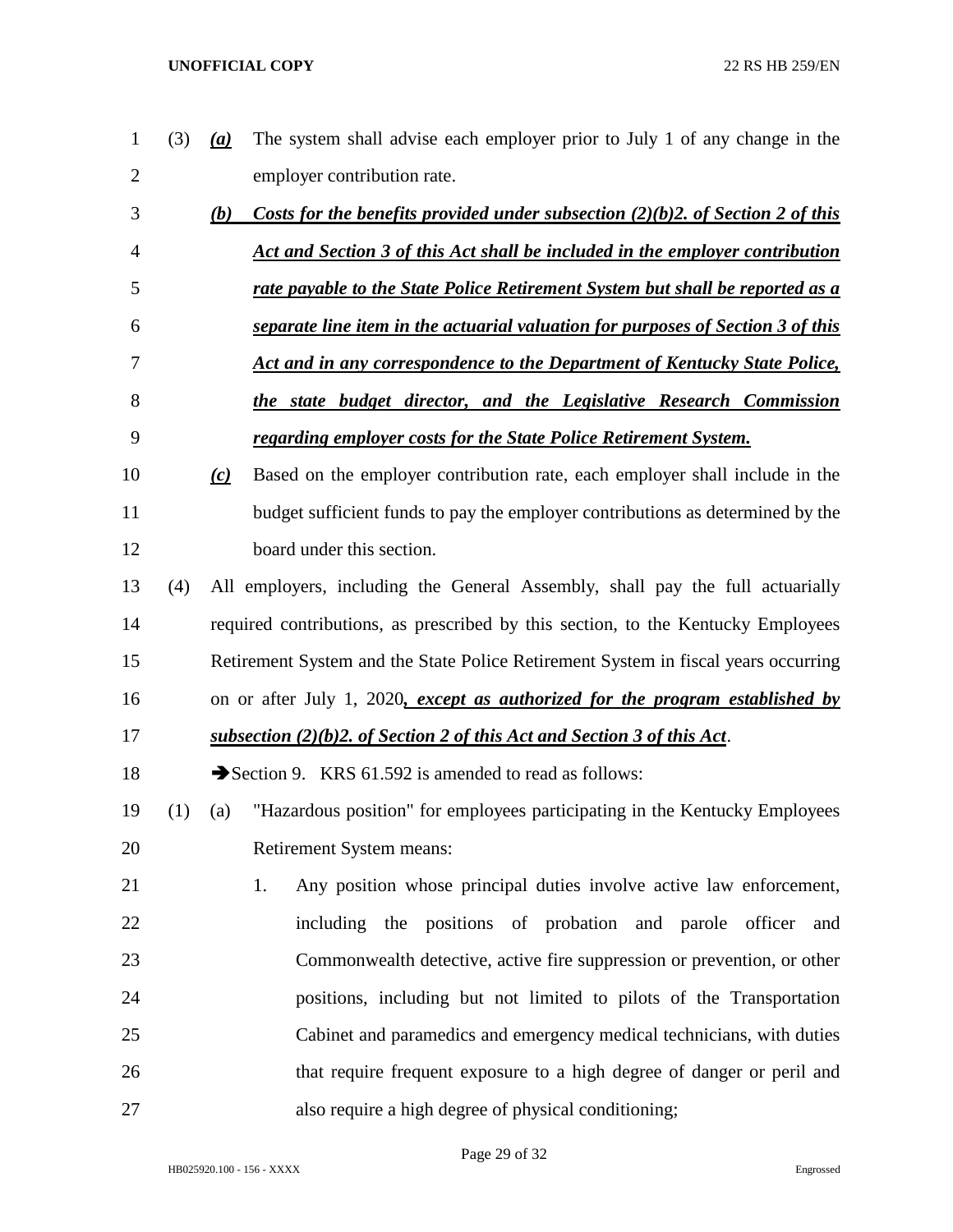- 2. Positions in the Department of Corrections in state correctional institutions and the Kentucky Correctional Psychiatric Center with duties that regularly and routinely require face-to-face contact with inmates; and
- 3. Positions of employees who elect coverage under KRS 196.167(3)(b)2. and who continue to provide educational services and support to inmates as a Department of Corrections employee.
- (b) The effective date of participation under hazardous duty coverage for positions in the Department of Alcoholic Beverage Control shall be April 1, 1998. The employer and employee contributions shall be paid by the employer and forwarded to the retirement system for the period not previously reported.
- (2) Each employer may request of the board hazardous duty coverage for those positions as defined in subsection (1) of this section. Upon request, each employer 14 shall certify to the system, in the manner prescribed by the board, the names of all employees working in a hazardous position as defined in subsection (1) of this section for which coverage is requested. The certification of the employer shall bear the approval of the agent or agency responsible for the budget of the department or county indicating that the required employer contributions have been provided for in the budget of the employing department or county. The system shall determine whether the employees whose names have been certified by the employer are working in positions meeting the definition of a hazardous position as provided by subsection (1) of this section. This process shall not be required for employees who elect coverage under KRS 196.167(3)(b)2.
- (3) (a) An employee who elects coverage under KRS 196.167(3)(b)2., and an employee participating in the Kentucky Employees Retirement System who is determined by the system to be working in a hazardous position in accordance with subsection (2) of this section, shall contribute, for each pay period for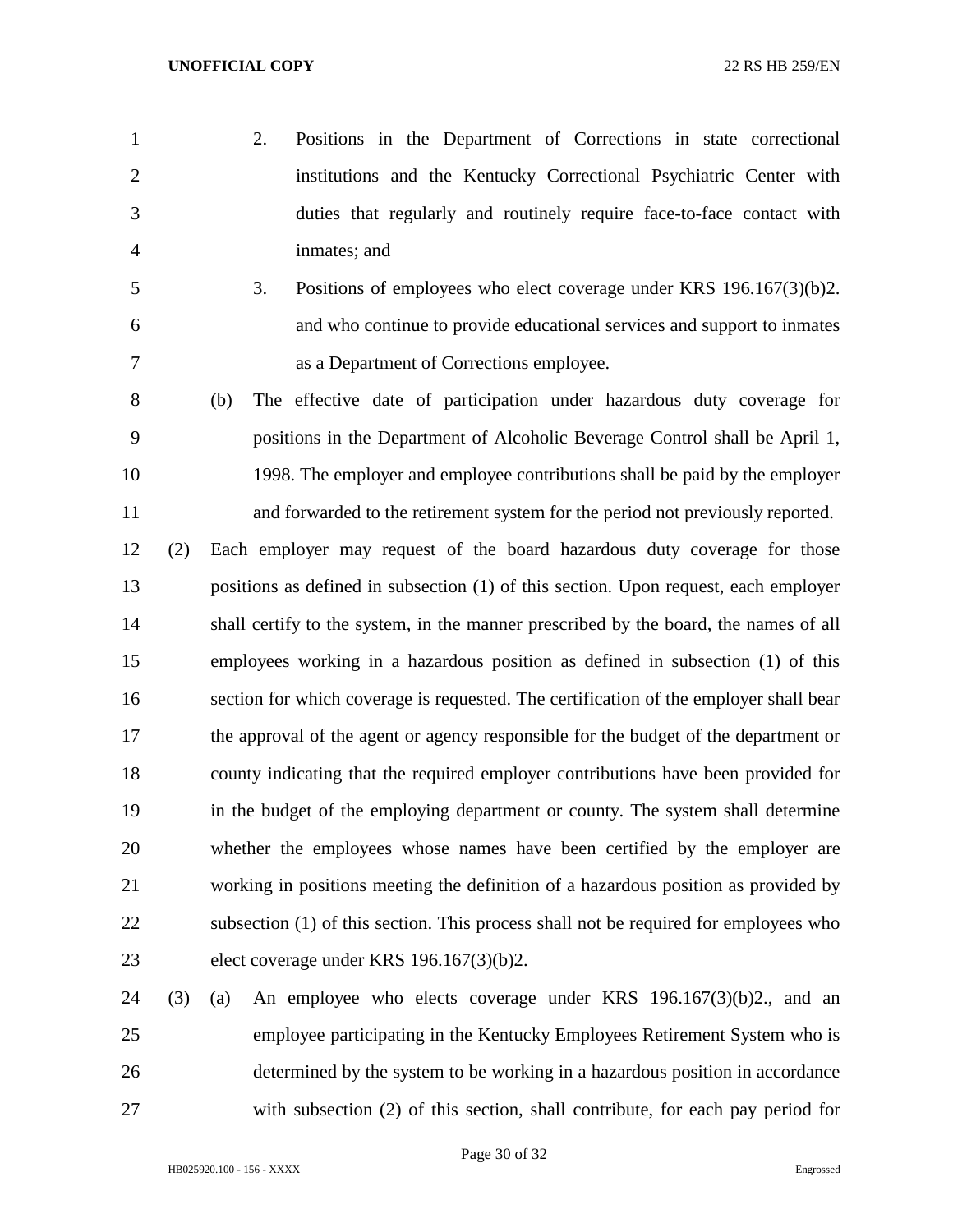which he or she receives compensation, eight percent (8%) of his or her creditable compensation.

- (b) Each employer shall pay employer contributions based on the creditable compensation of the employees determined by the system to be working in a hazardous position at the employer contribution rate as determined by the board. The rate shall be determined by actuarial methods consistent with the provisions of KRS 61.565.
- (c) If the employer participated in the system prior to electing hazardous duty coverage, the employer may pay to the system the cost of converting the nonhazardous service to hazardous service from the date of participation to the date the payment is made, or the employer may establish a payment schedule for payment of the cost of the hazardous service above that which would be funded within the existing employer contribution rate. The employer may extend the payment schedule to a maximum of thirty (30) years. Payments made by the employer under this subsection shall be deposited to the retirement allowance account of the proper retirement system and these funds shall not be considered accumulated contributions of the individual members. If the employer elects not to make the additional payment, the employee may pay the cost of converting the service and provide payment for the cost as provided by KRS 61.552(9). Payments made by the employee under this subsection shall not be picked up, as described in KRS 61.560(4), 22 by the employer. If neither the employer nor employee makes the payment, the service prior to hazardous coverage shall remain nonhazardous. The provisions of this paragraph shall not apply to members who begin participating in the systems administered by Kentucky Retirement Systems on or after January 1, 2014.
- 

(4) The normal retirement age, retirement allowance, hybrid cash balance plans *except*